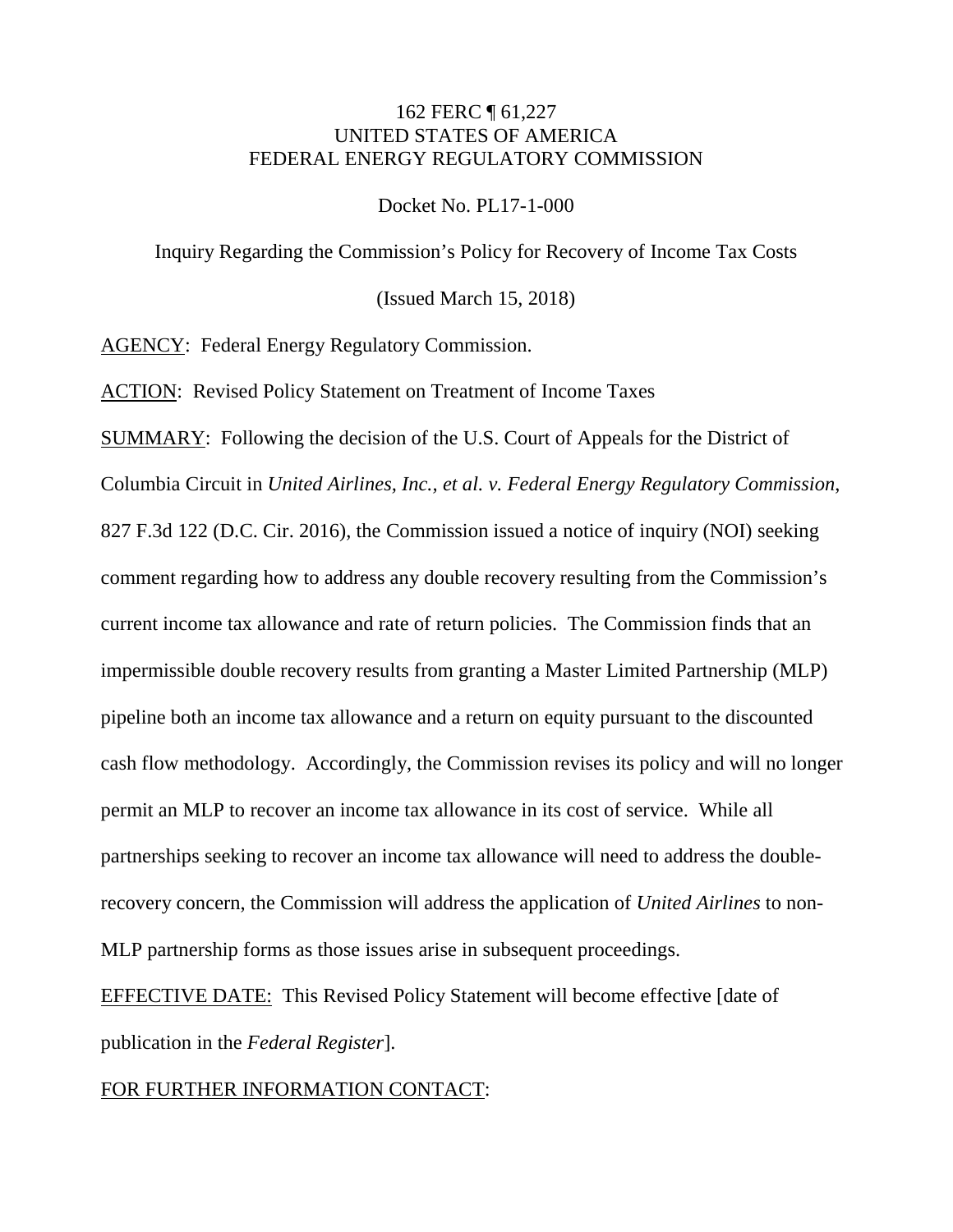Glenna Riley (Legal Information) Office of the General Counsel 888 First Street, NE Washington, DC 20426 (202) 502 -8620 Glenna.Riley@ferc.gov

Andrew Knudsen (Legal Information) Office of the General Counsel 888 First Street, NE Washington, DC 20426 (202) 502 -6527 Andrew.Knudsen@ferc.gov

James Sarikas (Technical Information) Office of Energy Markets Regulation Federal Energy Regulatory Commission 888 First Street, NE Washington, DC 20426 (202) 502 -6831 James.Sarikas@ferc.gov

Scott Everngam (Technical Information) Office of Energy Markets Regulation Federal Energy Regulatory Commission 888 First Street, NE Washington, DC 20426 (202) 502 -6614 Scott.Everngam@ferc.gov

#### SUPPLEMENTARY INFORMATION: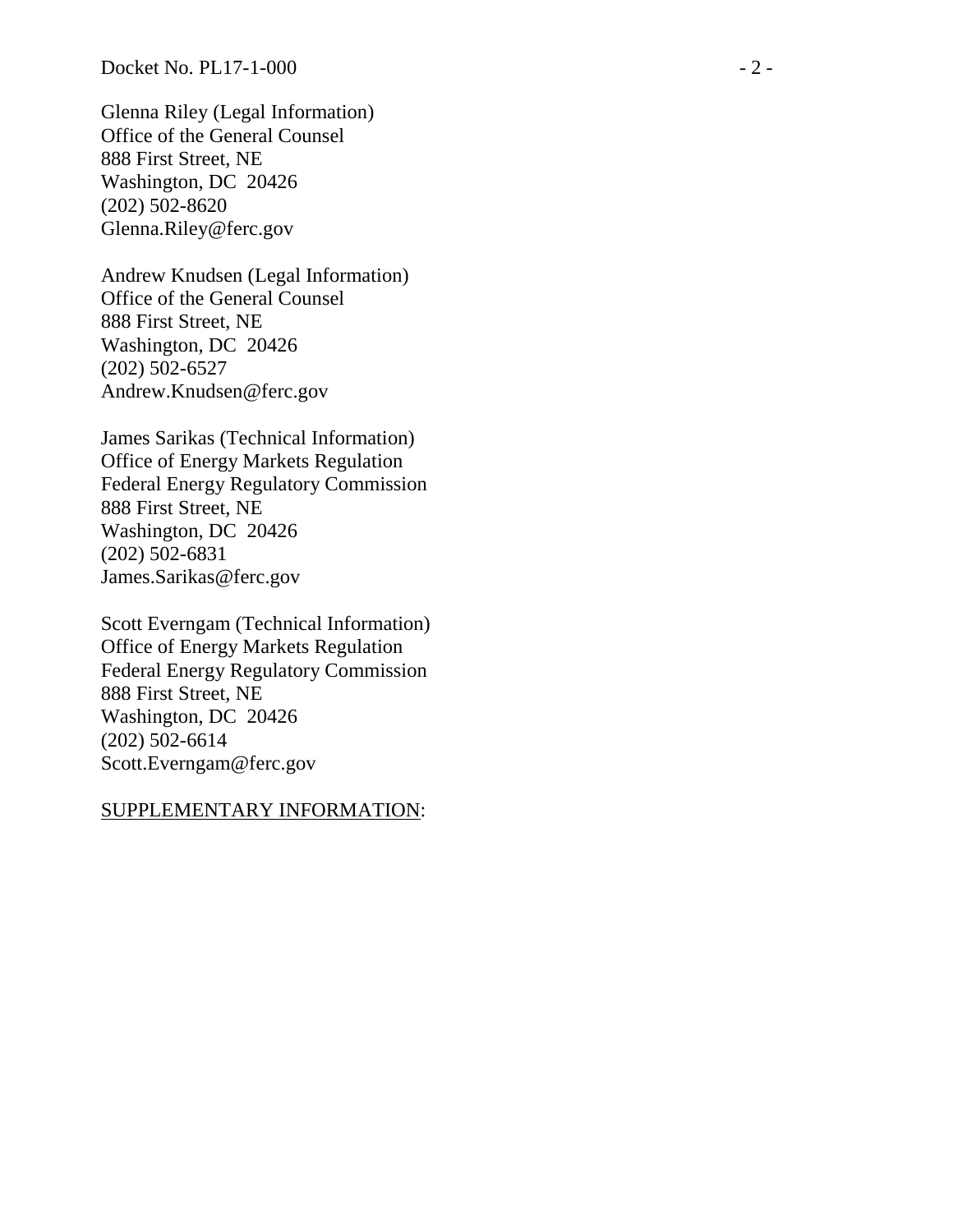### 162 FERC ¶ 61,227 UNITED STATES OF AMERICA FEDERAL ENERGY REGULATORY COMMISSION

Before Commissioners: Kevin J. McIntyre, Chairman; Cheryl A. LaFleur, Neil Chatterjee, Robert F. Powelson, and Richard Glick.

Inquiry Regarding the Commission's Policy for Recovery of Income Tax Costs Docket No. PL17-1-000

### REVISED POLICY STATEMENT ON TREATMENT OF INCOME TAXES

(Issued March 15, 2018)

1. On December 15, 2016, the Commission issued a Notice of Inquiry (NOI)**[1](#page-2-0)** following

the decision of the United States Court of Appeals for the District of Columbia Circuit (D.C.

Circuit) in *United Airlines*. **[2](#page-2-1)** In that decision, the D.C. Circuit held that the Commission

failed to demonstrate that there was no double recovery of income tax costs when permitting

SFPP, L.P. (SFPP), a master limited partnership (MLP),<sup>[3](#page-2-2)</sup> to recover both an income tax

allowance and a return on equity (ROE) determined pursuant to the discounted cash flow

(DCF) methodology. The NOI sought comments regarding the double-recovery concern.

<span id="page-2-1"></span>**<sup>2</sup>** *United Airlines, Inc., v. FERC*, 827 F.3d 122, 134, 136 (D.C. Cir. 2016) (*United Airlines*).

<span id="page-2-2"></span>**<sup>3</sup>** An MLP is a publicly traded partnership under the Internal Revenue Code that receives at least 90 percent of its income from certain qualifying sources, including gas and oil transportation. *See* 26 U.S.C. 7704; NOI, 157 FERC ¶ 61,210 at PP 4-7. At the time of SFPP's rate filing, Kinder Morgan Energy Partners (KMEP), an MLP, indirectly owned a 99 percent general partner interest in SFPP. *SFPP, L.P.*, Opinion No. 511, 134 FERC ¶ 61,121, at P 74 (2011).

<span id="page-2-0"></span> $\overline{a}$ **<sup>1</sup>** *Inquiry Regarding the Commission's Policy for Recovery of Income Tax Costs*, 157 FERC ¶ 61,210 (2016) (NOI).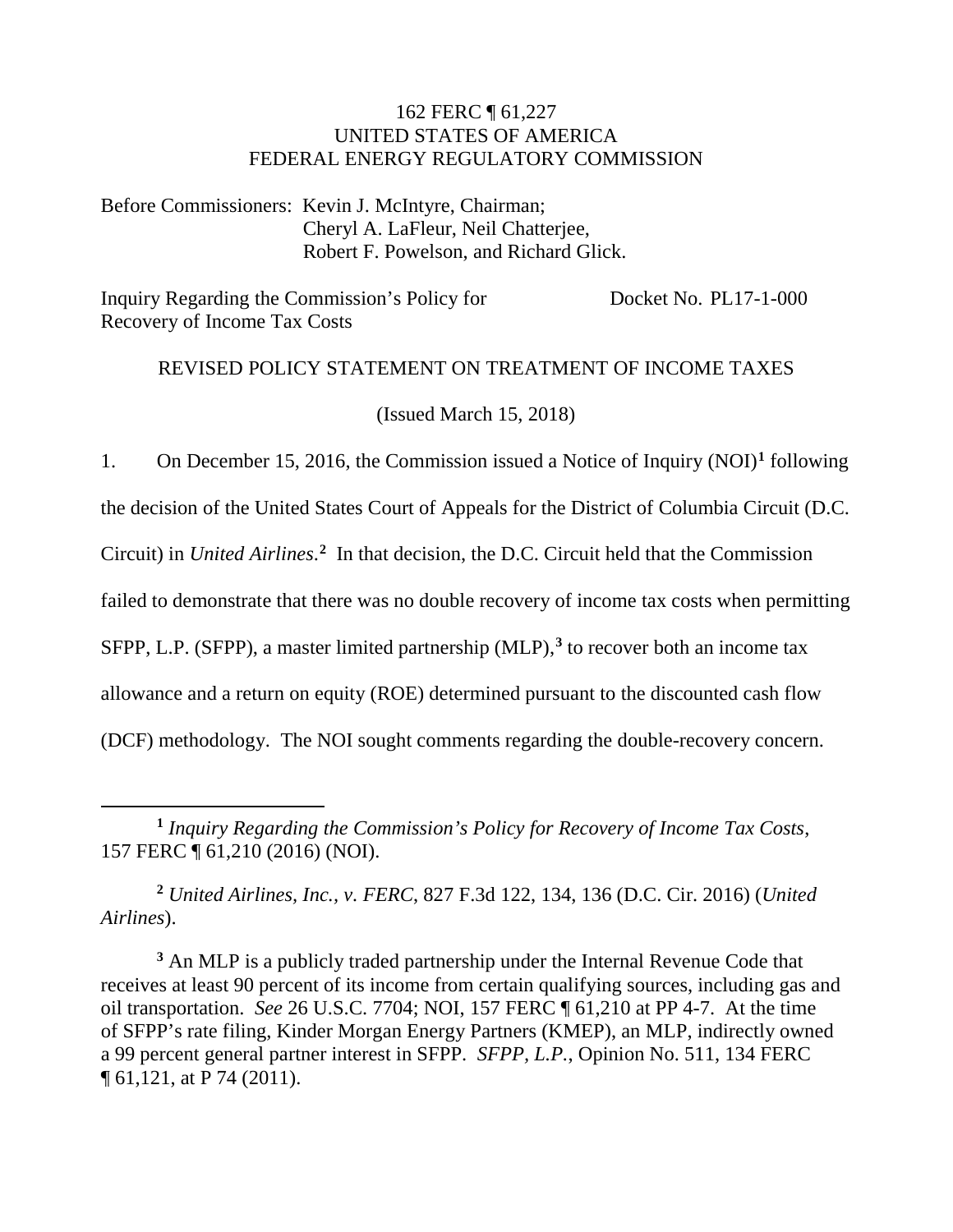2. As explained below, the Commission revises the 2005 Income Tax Policy Statement**[4](#page-3-0)** and will no longer permit MLPs to recover an income tax allowance in their cost of service. To the extent the comments in this proceeding raise arguments that an MLP pipeline should continue to receive an income tax allowance, those comments fail (a) to undermine the conclusion that a double recovery results from granting an MLP both an income tax allowance and a DCF ROE or (b) to justify preserving an income tax allowance notwithstanding such a double recovery. Consistent with this policy, the Commission is concurrently issuing a Remand Order**[5](#page-3-1)** denying SFPP an income tax allowance in response to *United Airlines.*

3. In addition, this record does not provide a basis for addressing the *United Airlines*  double-recovery issue for the innumerable partnership and other pass-through business forms that are not MLPs like SFPP. While all partnerships seeking to recover an income tax allowance will need to address the double-recovery concern, the Commission will address the application of *United Airlines* to non-MLP partnership or other pass-through business forms as those issues arise in subsequent proceedings.

#### **I. Background**

 $\overline{a}$ 

4. Prior to *United Airlines*, the Commission's 2005 Income Tax Policy Statement allowed all partnership entities (including MLPs, such as SFPP) to recover an income tax

<span id="page-3-1"></span><span id="page-3-0"></span>**<sup>4</sup>** *Policy Statement on Income Tax Allowances*, 111 FERC ¶ 61,139 (2005) (2005 Income Tax Policy Statement).

**<sup>5</sup>** SFPP, L.P., Opinion No. 511-C, 162 FERC ¶ 61,228 (2018) (Remand Order).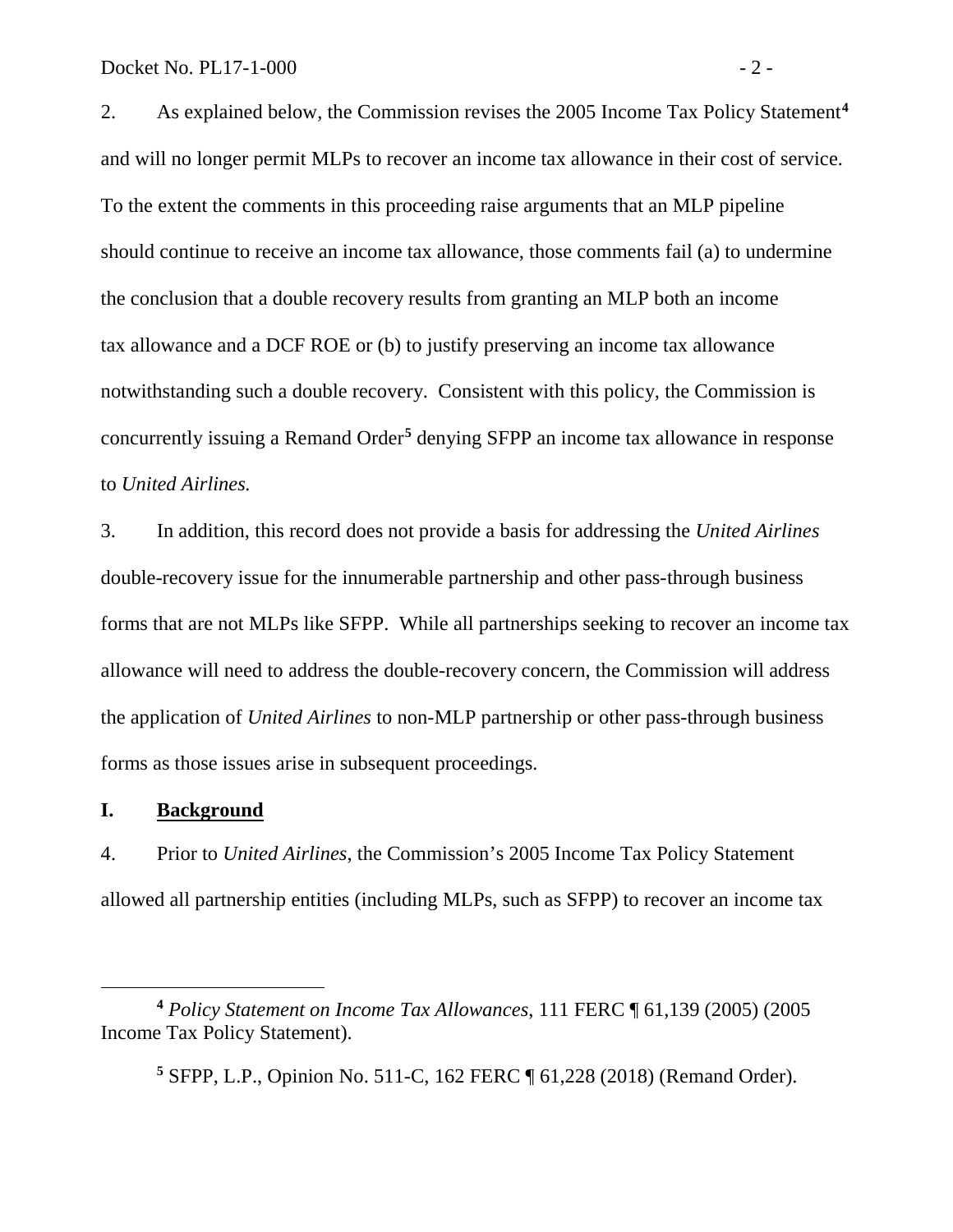allowance for the partners' tax costs much like a corporation receives an income tax allowance for its corporate income tax costs.**[6](#page-4-0)** The Commission explained that while a partnership itself does not pay taxes, the partners pay income taxes based upon the partnership income and these partner-level taxes could be imputed to the pipeline.**[7](#page-4-1)**

5. Alongside this income tax policy, the Commission has used the DCF methodology to determine the rate of return regulated entities need to attract capital.**[8](#page-4-2)** Under the DCF methodology, the required rate of return is estimated to equal a corporate investor's current dividend yield (dividends divided by share price) plus the projected future growth rate of dividends, such that  $k = D/P + g<sup>9</sup>$  $k = D/P + g<sup>9</sup>$  $k = D/P + g<sup>9</sup>$ . Similarly, for an MLP, the Commission uses the same

 $7$   $Id.$ 

 $\overline{a}$ 

<span id="page-4-2"></span><span id="page-4-1"></span>**<sup>8</sup>** *United Airlines*, 827 F.3d at 136; *Coakley v. Bangor Hydro-Electric Co.*, Opinion No. 531, 147 FERC ¶ 61,234, at P 14 (2014). The Supreme Court has stated that "the return to the equity owner should be commensurate with the return on investments in other enterprises having corresponding risks. That return, moreover, should be sufficient to assure confidence in the financial integrity of the enterprise, so as to maintain its credit and to attract capital." *FPC v. Hope Natural Gas Co*., 320 U.S. 591 (1944); *Bluefield Water Works & Improvement Co. v. Public Service Comm'n*, 262 U.S. 679 (1923).

<span id="page-4-3"></span>**<sup>9</sup>** Where P is the price of the stock at the relevant time, D is the current dividend, k is the investors' required rate of return, and g is the expected growth rate in dividends. When a regulated entity is a wholly owned subsidiary and not publicly-traded, the Commission applies the DCF formula to other publicly-traded entities in a proxy group, and, based typically upon the median of the range of returns in the proxy group, the Commission determines the regulated entity's allowed ROE.

<span id="page-4-0"></span>**<sup>6</sup>** 2005 Income Tax Policy Statement, 111 FERC ¶ 61,139. The Commission's policy permits an income tax allowance, provided that the owners can show an actual or potential income tax liability to be paid on income from the regulated assets.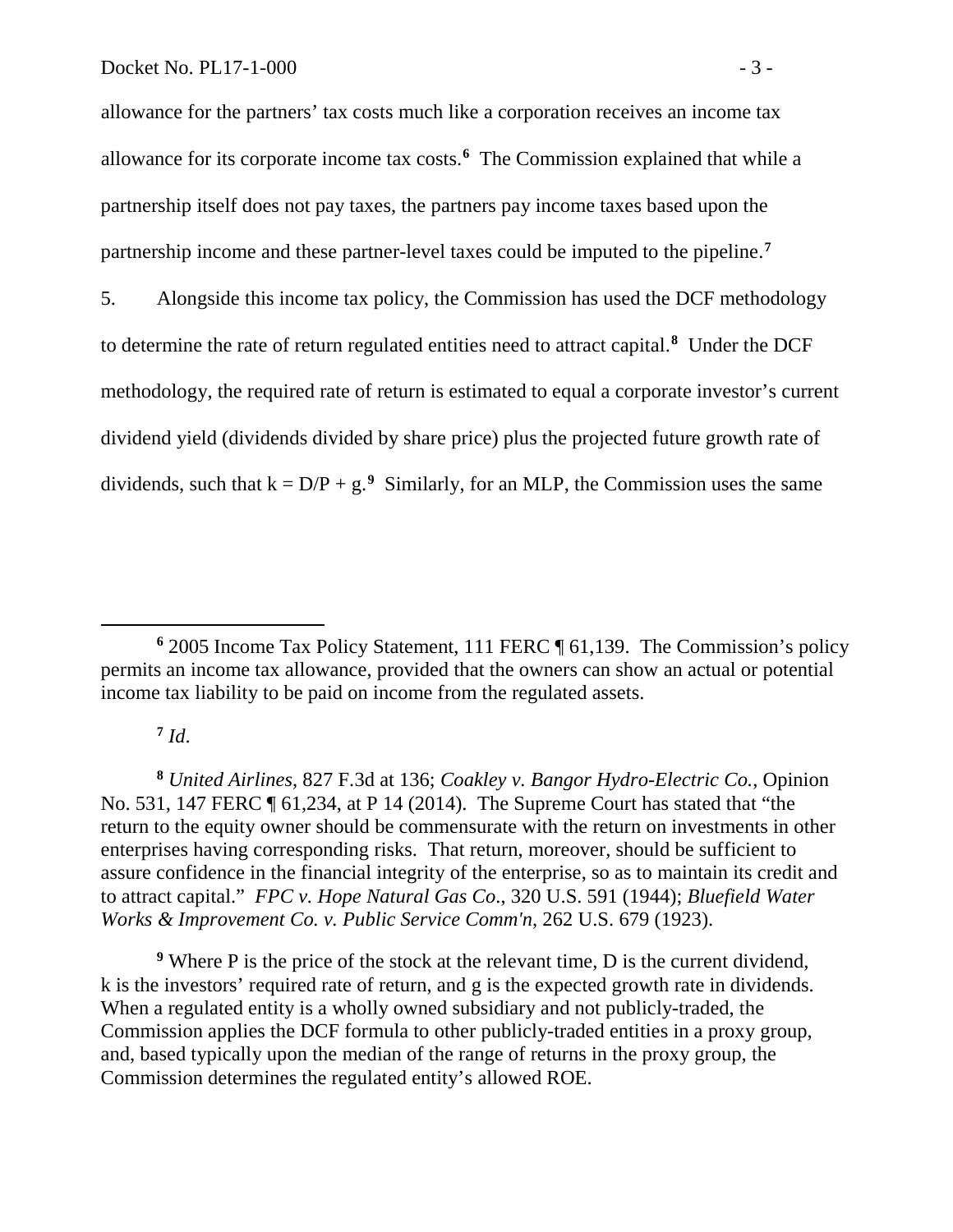formula, substituting unitholder distributions for dividends, unit price for share price, and using a lower long-term growth rate.**[10](#page-5-0)**

6. In addressing SFPP's West Line rate case filed in 2008, the Commission applied its 2005 policy that allows a partnership to recover an income tax allowance.**[11](#page-5-1)** In *United Airlines*, the D.C. Circuit remanded the Commission's application of this policy, holding that the Commission failed to adequately explain why a double recovery did not result from allowing SFPP to recover both an income tax allowance and a ROE determined by the Commission's DCF methodology.**[12](#page-5-2)** Accordingly, the D.C. Circuit remanded the decisions to the Commission to consider "mechanisms for which the Commission can demonstrate that there is no double recovery."**[13](#page-5-3)** 

7. In response, the Commission issued the December 2016 NOI, soliciting comments on how to resolve any double recovery resulting from the 2005 Income Tax Policy Statement

<span id="page-5-1"></span>**<sup>11</sup>** Opinion No. 511, 134 FERC ¶ 61,121, *order on reh'g*, Opinion No. 511-A, 137 FERC ¶ 61,220 (2011), *order on reh'g*, Opinion No. 511-B, 150 FERC ¶ 61,096 (2015).

<span id="page-5-2"></span>**<sup>12</sup>** *United Airlines* marks the third time the D.C. Circuit has reviewed the Commission's income tax allowance policy with respect to partnership entities. *See BP West Coast Products, LLC v. FERC*, 374 F.3d 1263 (D.C. Cir. 2004); *ExxonMobil Oil Corp. v. FERC*, 487 F.3d 945 (D.C. Cir. 2007).

<span id="page-5-3"></span>**<sup>13</sup>** *United Airlines*, 827 F.3d at 137. The D.C. Circuit did not restrict the Commission's policy options, but, among other possibilities, it noted that the Commission could consider removing any duplicative tax recovery for partnerships directly from the DCF ROE, or eliminating all income tax allowances and setting rates based on pre-tax returns. *Id.*

<span id="page-5-0"></span>**<sup>10</sup>** *Composition of Proxy Groups for Determining Gas and Oil Pipeline Return on Equity*, 123 FERC ¶ 61,048, at P 6 (2008) (Proxy Group Policy Statement).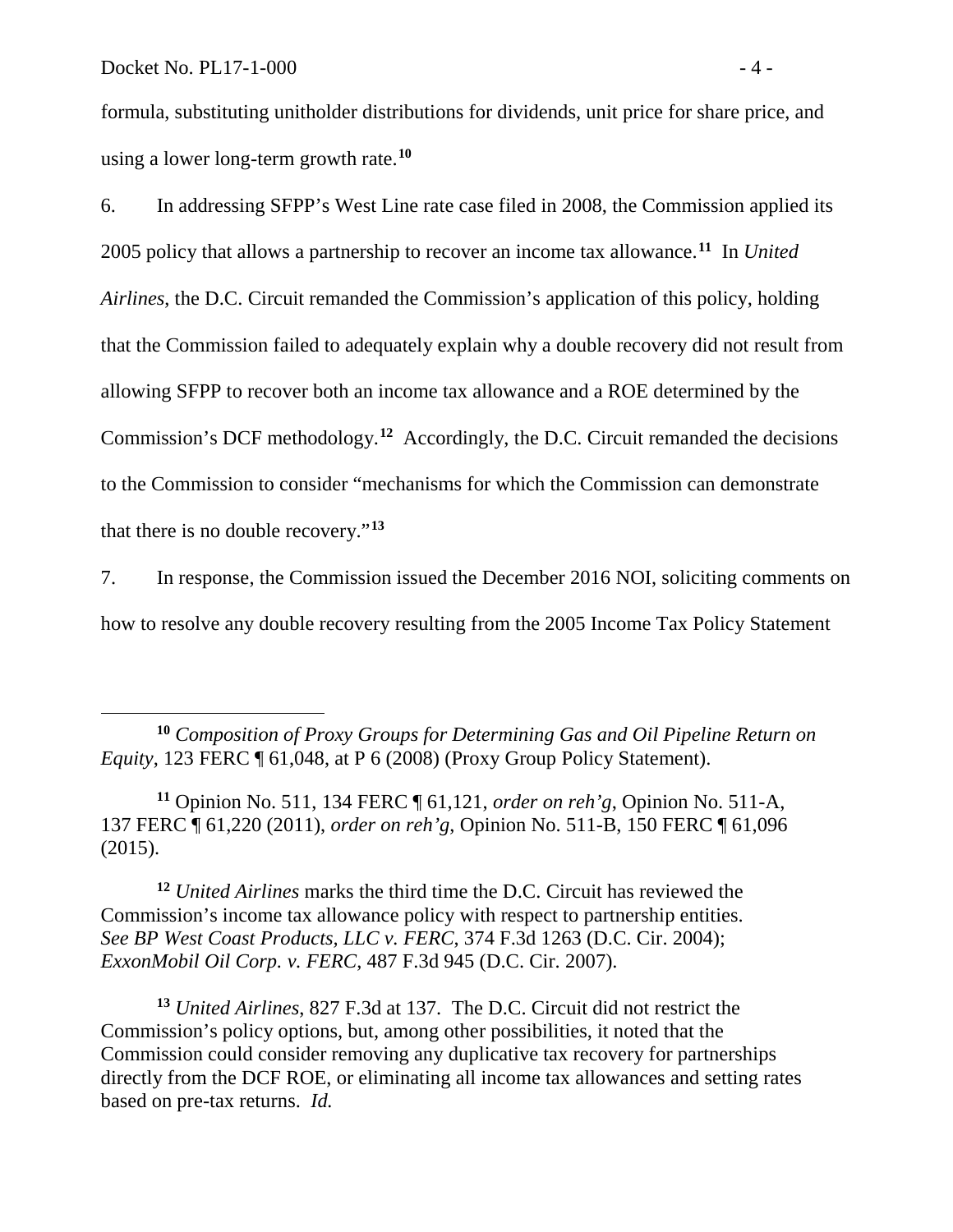and rate of return policies. The Commission received 24 comments and 19 reply comments from customer, pipeline, and electric utility interests.

### **II. Discussion**

 $\overline{a}$ 

8. This Revised Policy Statement explains the Commission's conclusion following *United Airlines* that an impermissible double recovery results from granting an MLP pipeline both an income tax allowance and a DCF ROE. Accordingly, the Commission will no longer permit MLPs to recover an income tax allowance in their cost of service. Therefore, the Commission instructs oil pipelines organized as MLPs to reflect the Commission's elimination of the MLP income tax allowance in their Form No. 6, page 700 reporting. Based upon this page 700 data, the Commission will incorporate the effects of this Revised Policy on industry-wide oil pipeline costs in the 2020 five-year review of the oil pipeline index level. The Commission is also concurrently issuing a Notice of Proposed Rulemaking that addresses the effects of this Revised Policy on the rates of interstate natural gas pipelines organized as MLPs. **[14](#page-6-0)** For those partnerships that are not MLPs, the Commission will address such matters in subsequent proceedings.

#### **A. An Impermissible Double Recovery Results from Granting an MLP Pipeline Both an Income Tax Allowance and a DCF ROE.**

9. While some of the comments in this proceeding argue that no double recovery results from granting an income tax allowance to an MLP, none of these arguments are persuasive.

<span id="page-6-0"></span>**<sup>14</sup>***Interstate and Intrastate Natural Gas Pipelines; Rate Changes Relating to Federal Income Tax Rate*, 162 FERC ¶ 61,226 (2018).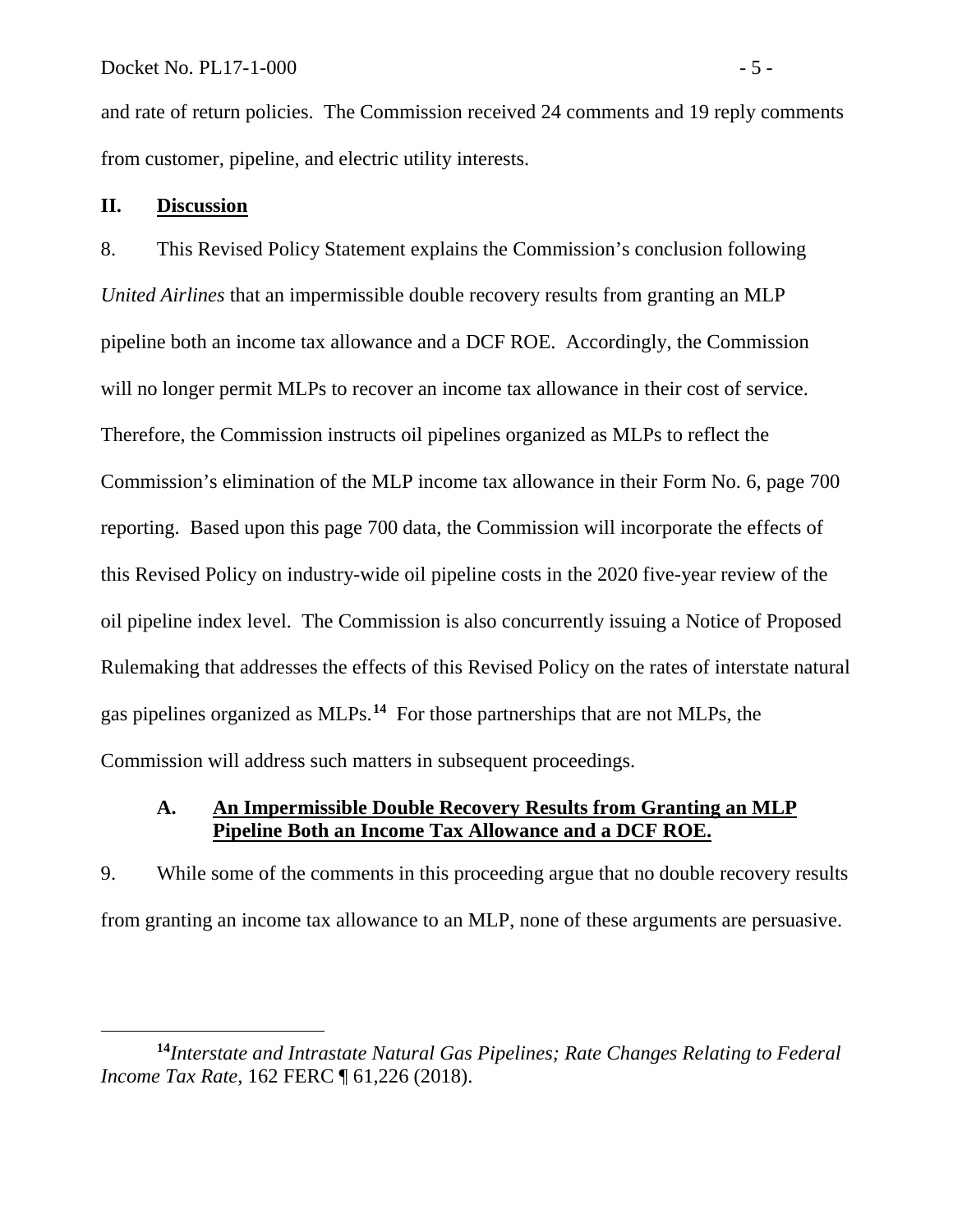Docket No. PL17-1-000 - 6 -

As the Commission explains in the Remand Order, a double recovery results from granting

an MLP an income tax allowance and a DCF ROE:

- MLPs and similar pass-through entities do not incur income taxes at the entity level.**[15](#page-7-0)** Instead, the partners are individually responsible for paying taxes on their allocated share of the partnership's taxable income.**[16](#page-7-1)**
- The DCF methodology estimates the returns a regulated entity must provide to investors in order to attract capital.**[17](#page-7-2)**
- To attract capital, entities in the market must provide investors a pre-tax return, i.e., a return that covers investor-level taxes and leaves sufficient remaining income to earn investors' required after-tax return.**[18](#page-7-3)** In other words, because investors must pay taxes from any earnings received from the partnership, the DCF return must be sufficient both to cover the investor's tax costs and to provide the investor a sufficient after-tax ROE.
- The DCF methodology "determines the *pre-tax* investor return required to attract investment."**[19](#page-7-4)**

**<sup>15</sup>** *United Airlines*, 827 F.3d at 136.

<span id="page-7-0"></span> $\overline{a}$ 

<span id="page-7-1"></span>**<sup>16</sup>** 2005 Income Tax Policy Statement, 111 FERC ¶ 61,139 at P 33; *see also ExxonMobil*, 487 F.3d at 954 (noting that "investors in a limited partnership are required to pay tax on their distributive shares of the partnership income, even if they do not receive a cash distribution"). In contrast, corporations pay entity-level income taxes, and corporate dividends are second tier income to a common stock investor, not analogous to partnership distributions.

<span id="page-7-2"></span>**<sup>17</sup>** *See Coakley v. Bangor Hydro-Electric Co.,* Opinion No. 531, 147 FERC ¶ 61,234 at P 14.

<span id="page-7-4"></span><span id="page-7-3"></span>**<sup>18</sup>** *Kern River Transmission Co.*, Opinion No. 486-B, 126 FERC ¶ 61,034, at P 114 (2009) ("investors invest on the basis of after-tax returns and price an instrument accordingly").

**<sup>19</sup>** *United Airlines*, 827 F.3d at 136 (emphasis added).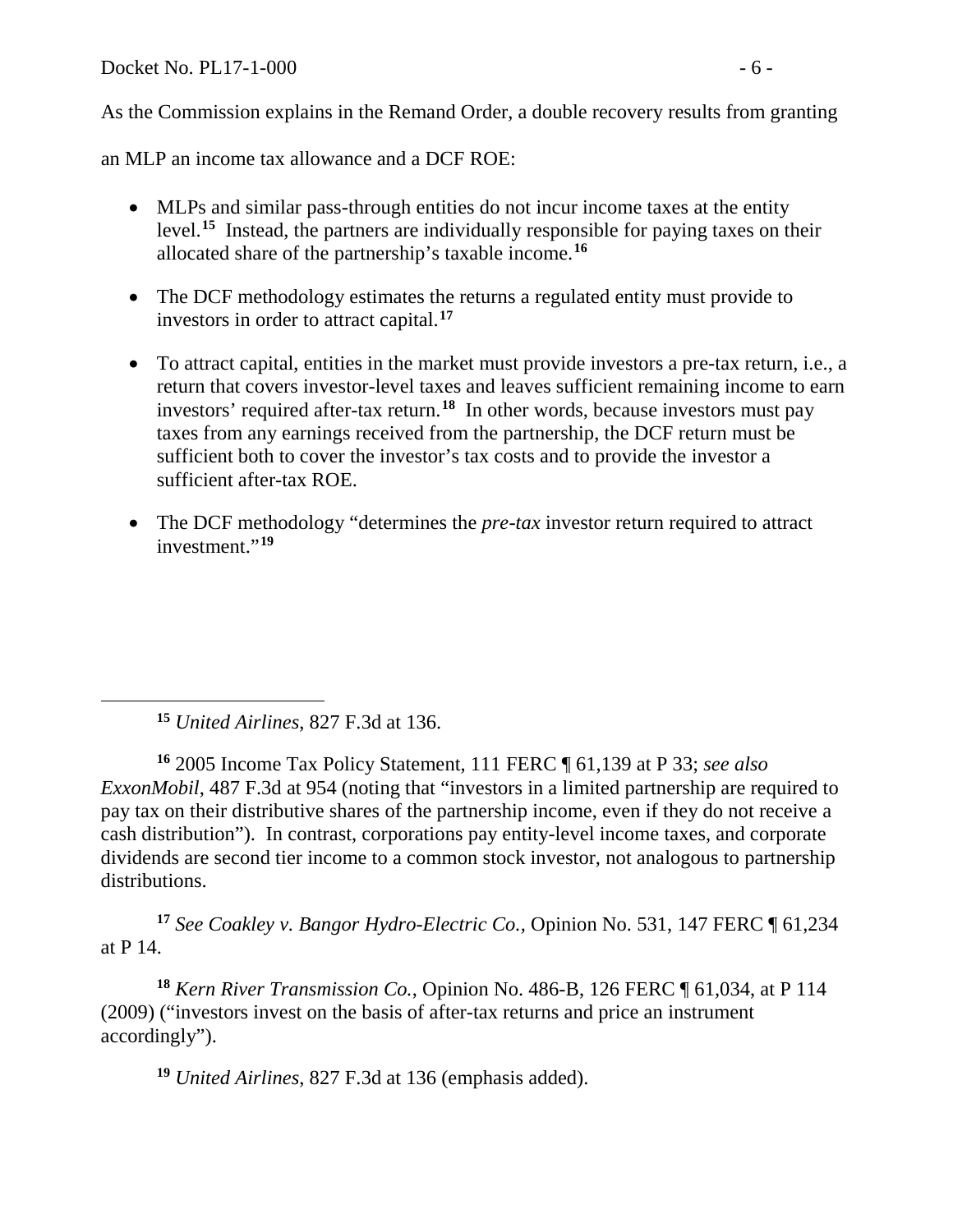Given that the DCF return is a "pre-tax return," permitting an MLP to recover both an income tax allowance and a DCF ROE leads to a double recovery of the MLP's income tax costs.**[20](#page-8-0)**

10. This Revised Policy Statement addresses comments responding to the NOI asserting that (a) granting an MLP an income tax allowance does not cause a double recovery or (b) notwithstanding the existence of a double recovery, MLPs should continue to receive an income tax allowance. As discussed below, these arguments are unavailing.

### **1. A double recovery results from granting an MLP both an income tax allowance and a DCF ROE**

11. The Commission rejects arguments from pipelines and pipeline groups that no double recovery results from granting an MLP both an income tax allowance and a DCF ROE. These include claims that (a) changes to the stock price eliminate the double recovery, (b) MLP partners' taxes are "first tier" taxes that should be recoverable in an income tax allowance, (c) the return produced by the DCF analysis is never grossed-up (or adjusted) to include MLP partners' tax costs, (d) the presence of an income tax allowance causes MLP investors to demand a lower return in the market place, (e) a life-cycle hypothetical shows that corporate and MLP tax costs and after-tax returns are similar when an income tax allowance is present, (f) the calculation of the growth rate in the DCF Formula for MLPs addresses the double-recovery issue, and (g) various empirical studies refute the doublerecovery finding in *United Airlines*. As discussed below none of these arguments resolves

**<sup>20</sup>** *Id.* at 137.

<span id="page-8-0"></span> $\overline{a}$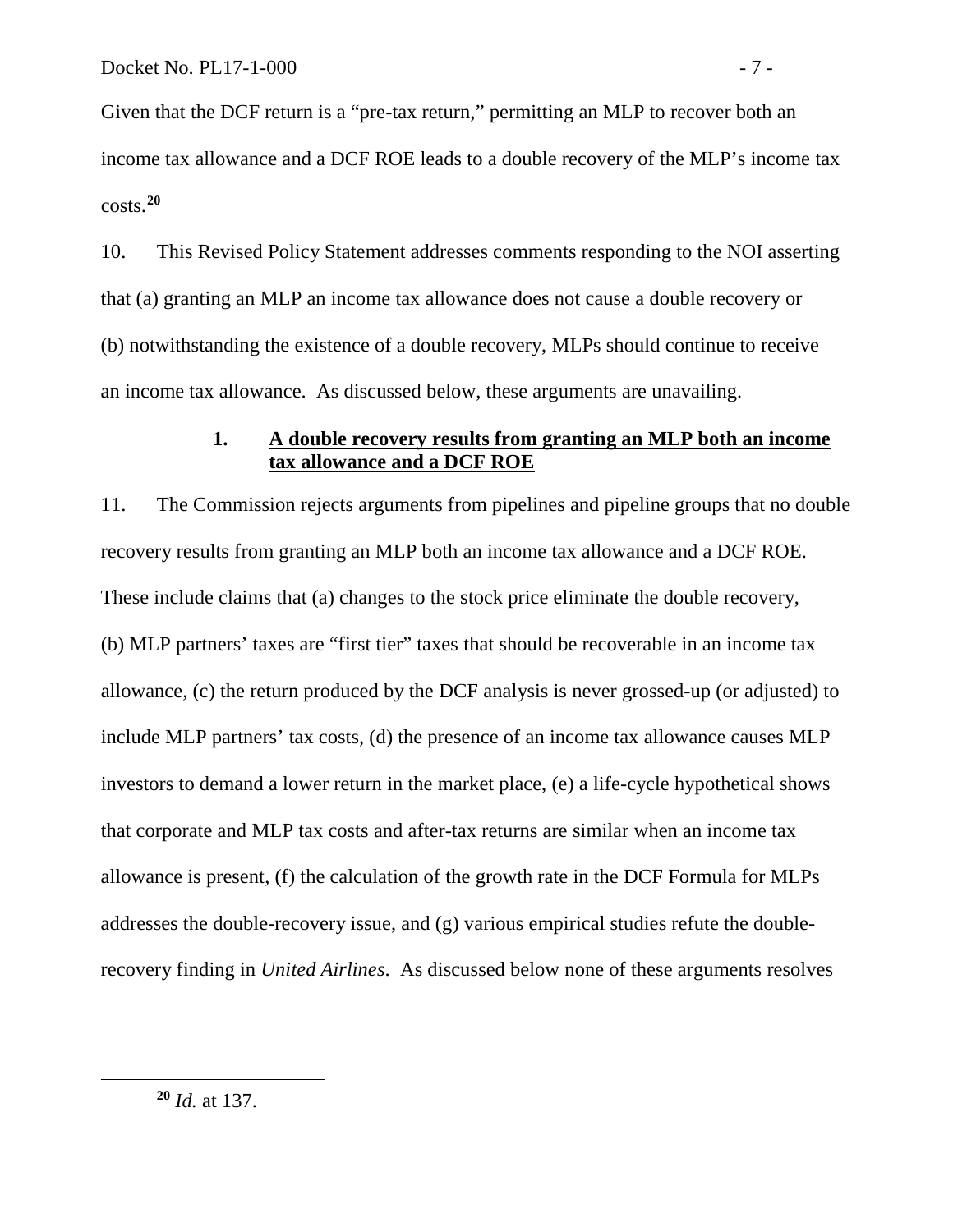the double-recovery concern, and accordingly, the Commission will no longer permit MLPs to recover an income tax allowance in cost-of-service rates.

### **a. Changes to a Pipeline's Unit Price Do Not Resolve the Double-Recovery Issue**

12. Some commenters argue that there is no double recovery caused by an income tax allowance for MLPs because the income tax allowance merely increases the price of the MLP units.**[21](#page-9-0)** These commenters assert that as a result of the increased unit price, investors will receive the same rate of return whether or not the pipeline receives an income tax allowance, and, thus, there is no double recovery.

13. The Commission rejects such arguments as inapposite. As explained in the Remand Order, the double-recovery issue is separate from the post-rate case effects upon an MLP pipeline's unit price. An MLP pipeline's DCF ROE is typically based upon a proxy group of other MLPs,**[22](#page-9-1)** all of which must provide investors with sufficient pre-investor tax returns to attract capital. Permitting an MLP pipeline to recover both the DCF pre-investor tax return and an income tax allowance for the investor-level tax costs leads to a double

<span id="page-9-1"></span>**<sup>22</sup>** The proxy group may include corporations as well. In that case, the ROE will reflect the dividend tax paid by corporate investors.

<span id="page-9-0"></span>**<sup>21</sup>** *E.g.,* Association of Oil Pipe Lines (AOPL) Initial Comments at 24-27, Graham Declaration at 12-13; SFPP Initial Comments at 21-26, Vander Weide Declaration at PP 8, 19. These commenters argue that if an MLP is able to charge a higher tariff rate, the increased cash flow will lead to increased distributions to investors and MLP prices will rise to reflect the additional cash flow. Hence, the market will immediately react to eliminate any differences such that the after-tax returns of partnership and corporate investors are equalized.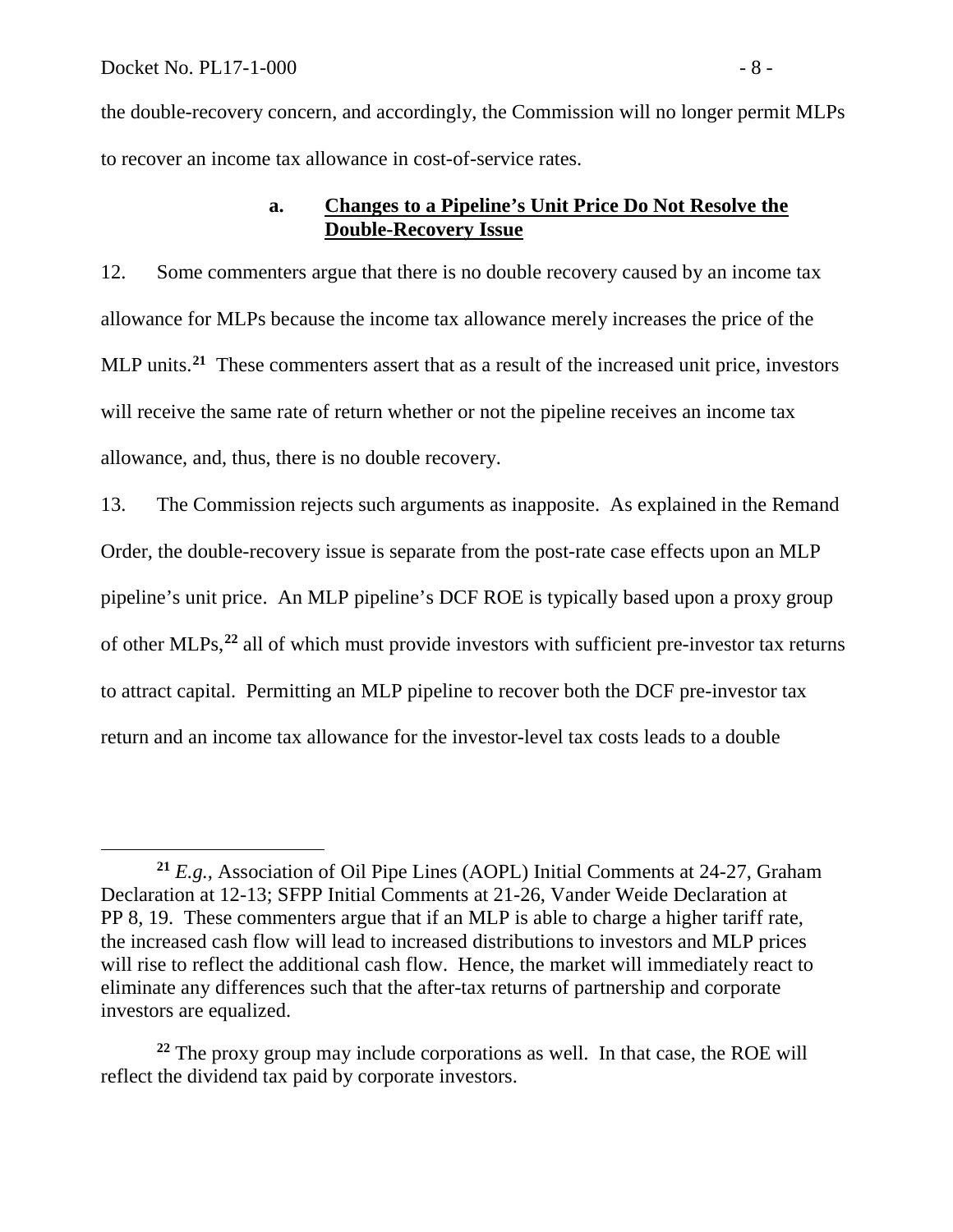recovery. Whether or not the double recovery leads to an increased unit price, the impermissible double recovery in the MLP's cost of service remains.**[23](#page-10-0)**

14. Moreover, while permitting such a double recovery may increase the unit price, these changes in the unit price do not resolve the double-recovery problem or change the DCF return from a pre-investor tax return to an after-investor tax return. Rather, if an MLP pipeline obtains a new revenue source that increases distributions to investors (such as an income tax allowance), the unit price will rise until, once again, the investor receives the cash flow necessary to cover the investor's income tax liabilities and to earn an after-tax return that is comparable to other investments of similar risk.**[24](#page-10-1)** Likewise, if the MLP's cash

<span id="page-10-1"></span>**<sup>24</sup>** *United Airlines*, 827 F.3d at 136. In finding that "the [DCF ROE] determines the pre-tax investor return required to attract investment, irrespective of whether the regulated entity is a partnership or a corporate pipeline," the Court relied on Opinion No. 511, 134 FERC  $\P$  61,121 at PP 243, 244, which included the following example:

> The investor desires a 6 percent after-tax return and has a 25 percent marginal tax rate. Thus, the security must have an ROE of 8 percent to achieve an after-tax yield of 6 percent. Assume that the distribution or dividend is \$8. The investor will price the security at \$100. Conversely, if the security price is \$100 and the yield is \$8, the Commission determines that the required return is 8 percent. If the dollar distribution increases to \$10, the investor will price the security at \$125 because \$10 is 8 percent of \$125. The Commission would note that the security price is \$125 and that the yield is \$10, or a return of 8 percent. If the distribution is \$6, the security price will drop to \$75, a return of 8 percent. The Commission would observe a \$75 dollar

<span id="page-10-0"></span>**<sup>23</sup>** While an inflated cost of service will likely increase distributions to investors and cause a pipeline's unit price to rise, such benefits to a pipeline's unitholders do not render the double recovery permissible. Under this theory, the Commission could increase a pipeline's cost of service by allowing the pipeline to incorporate duplicative costs, yet these commenters appear to claim that because its unit price would subsequently rise, the inclusion of duplicative costs in the pipeline's cost of service is not unjust or unreasonable. This argument is without merit.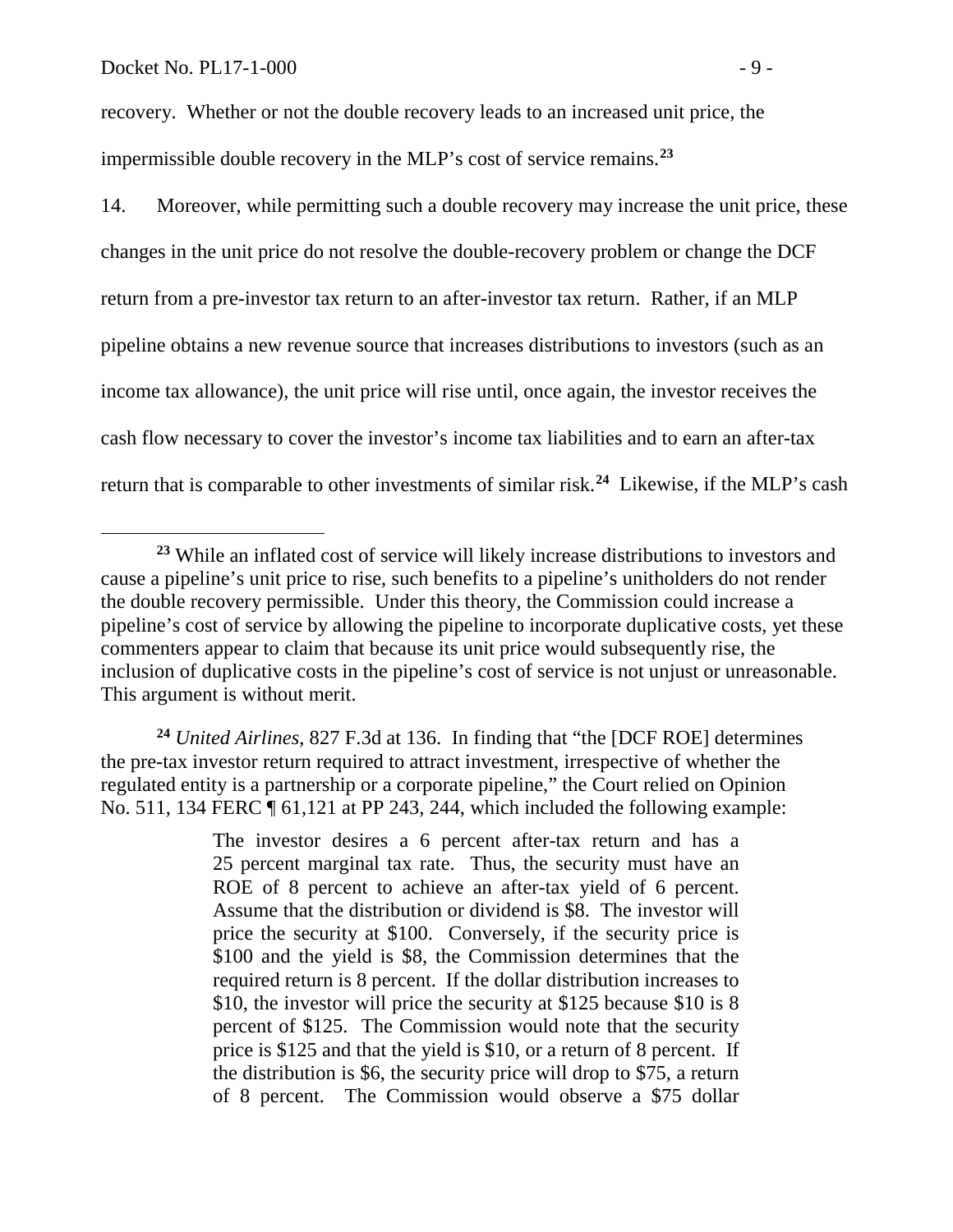flows are reduced (such as via the removal of the income tax allowance) and consequently distributions decline, the MLP unit price will drop until the returns once again both cover an investor's tax costs and provide the sufficient after-tax returns. Whether or not a pipeline receives an income tax allowance, the MLP's DCF return will always be a pre-investor tax return.**[25](#page-11-0)**

### **b. The Argument that MLPs Are Entitled to Recover "First Tier" Taxes Is Irrelevant**

15. Some commenters contend that removing the income tax allowance is contrary to Commission and court findings that MLP pipelines may recover so-called "first tier" taxes for income generated by the regulated pipeline.**[26](#page-11-1)** The pipelines claim that because a partnership does not itself pay taxes, the taxes paid by the partners are the "first tier" tax, much like the corporate income tax is the "first tier" tax for the corporation. The pipelines contrast these "first tier" taxes with so-called "second tier" taxes (such as the dividend tax paid by corporate stockholders) which are not typically recovered by the income tax allowance.

<span id="page-11-0"></span><sup>25</sup> This is true both for the entity whose rates are at issue in a cost-of-service rate case (such as SFPP in the Remand Order) and for the entities in the proxy group.

<span id="page-11-1"></span>**<sup>26</sup>** Interstate Natural Gas Association of America (INGAA) Initial Comments, Sullivan Affidavit at 12-14, 24-25, 27.

security price, a \$6 yield, and a return of 8 percent. In all cases the ROE is 8 percent and the after-tax return is 6 percent based on the market-established return.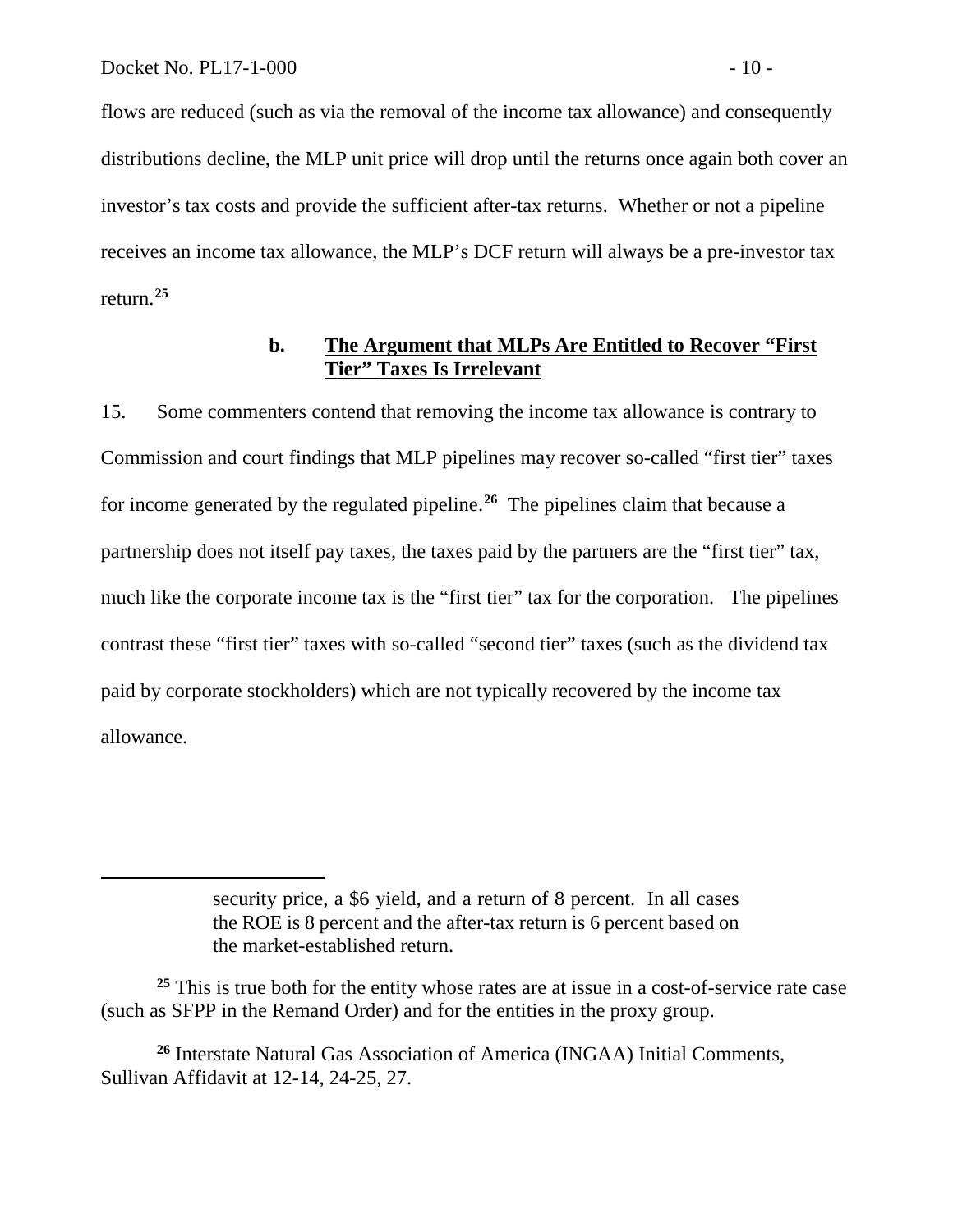16. The Commission is not persuaded by such arguments, which were already presented to the D.C. Circuit.**[27](#page-12-0)** The pipelines' arguments do not address the D.C. Circuit's finding that the DCF ROE itself enables the recovery of an MLP's "first tier" tax costs, rendering an income tax allowance unnecessary. Whether or not a tax can be labeled a "first tier" tax is irrelevant to the double-recovery issue. No double recovery results when a corporate pipeline's cost of service includes an income tax allowance because this so-called "first tier" corporate income tax is paid directly by the corporation, rather than by unitholders from the dividends used in the DCF methodology.**[28](#page-12-1)** In contrast, the MLP itself pays no taxes.**[29](#page-12-2)** Because the "first tier" MLP income taxes are paid directly by the unitholders,**[30](#page-12-3)** the D.C. Circuit explained that the pre-investor tax DCF return must be sufficient to recover an MLP investor's tax costs in order to attract capital. While the D.C. Circuit reaffirmed that an MLP pipeline may recover such "first tier" investor income tax costs, the D.C. Circuit also

<span id="page-12-2"></span>**<sup>29</sup>** *United Airlines*, 827 F.3d at 136 (explaining "unlike a corporate pipeline, a partnership pipeline incurs no taxes, except those imputed from its partners, at the entity level").

<span id="page-12-3"></span>**<sup>30</sup>** In the past, the Commission has stated that its income tax allowance policy "imputes" those investor-level taxes to the partnership entity. In using such phrasing, the Commission never denied that investors nonetheless pay the investor-level taxes.

<span id="page-12-0"></span>**<sup>27</sup>** Federal Energy Regulatory Commission and United States of America, Brief for Respondents, Case No. 11-1479, at 26 (D.C. Cir., filed Feb. 5, 2016).

<span id="page-12-1"></span>**<sup>28</sup>** Corporations first pay the corporate income tax from their earnings prior to any dividends to investors. Then, subsequently, investors pay taxes on dividends. While the pre-investor tax DCF return would reflect the dividend tax paid by investors, it does not reflect the corporate income tax.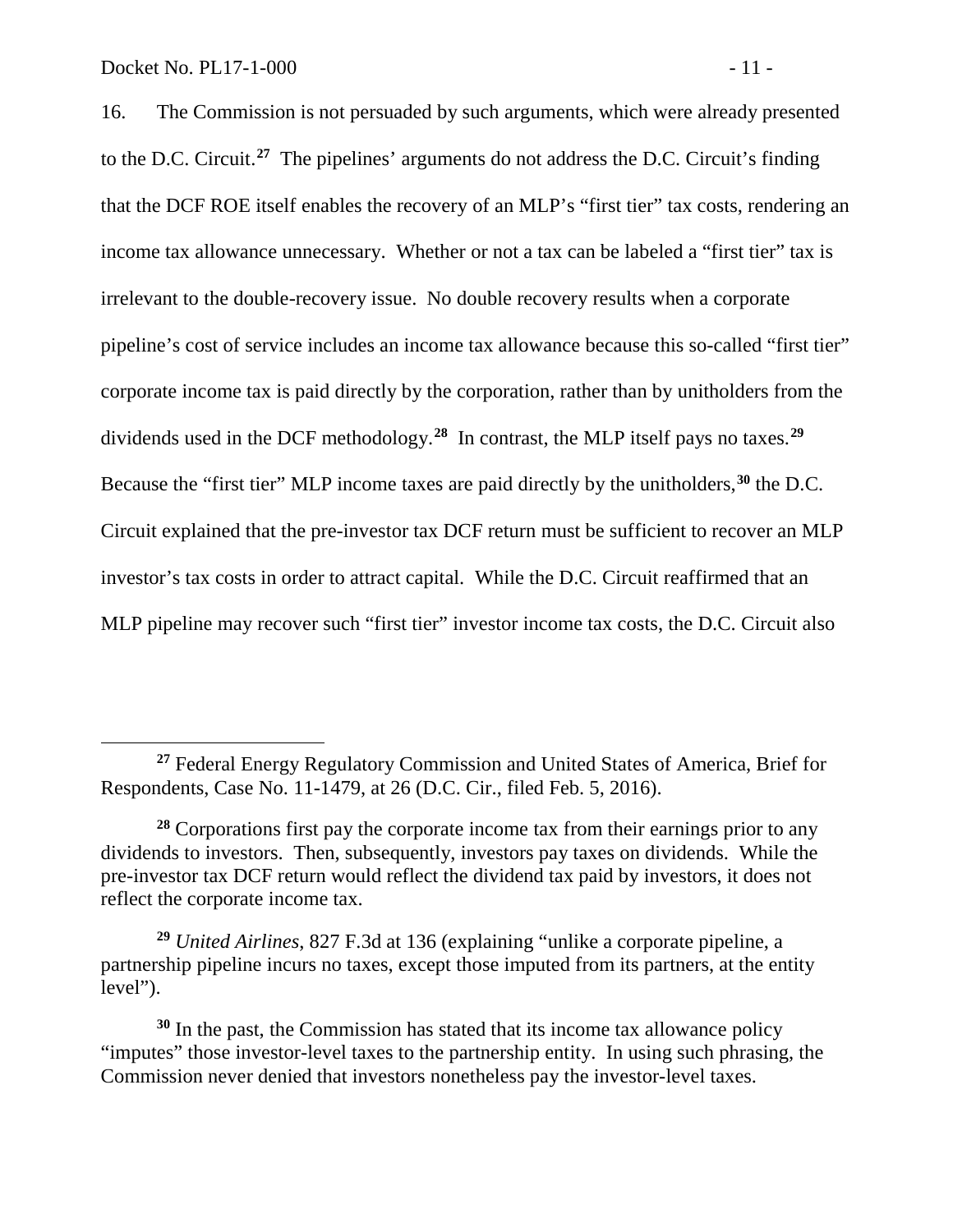held that an MLP pipeline may not double recover those costs via both an income tax allowance and the DCF return.**[31](#page-13-0)** 

### **c. The Argument that the Tax Allowance Reduces Investors' Required Return Lacks Merit**

17. SFPP argues that investors recognize that the income tax costs are recovered by the pipeline through the income tax allowance and therefore, elect not to demand a DCF return on their investment that would cover those income tax costs.**[32](#page-13-1)** Because under this theory the DCF return would not include investor tax costs, SFPP argues that there is no double recovery. In essence, SFPP contends that the pre-tax return produced by a DCF analysis of an MLP with a tax allowance is the equivalent of an after-tax return, since investors do not demand a pre-tax return. Similarly, SFPP argues that if MLPs lose the income tax allowance, then the MLP investors will demand a higher pre-tax return than under present policy.

18. The Commission rejects SFPP's assertions. These arguments distort how the income tax allowance affects investor tax liability. MLP investors owe a tax on any increased income, whether or not that income results from an income tax allowance or another

<span id="page-13-0"></span>**<sup>31</sup>** In *United Airlines*, the D.C. Circuit acknowledged that in *ExxonMobil* it held that the Commission provided a reasoned basis for allowing an MLP pipeline to recover the "first tier" income tax costs paid by the MLP partners. However, the D.C. Circuit explained that in *ExxonMobil*, it had "reserved the issue of whether the combination of the [DCF ROE] and the tax allowance results in a double recovery of taxes for partnership pipelines." *United Airlines*, 827 F.3d at 134; *see also ExxonMobil*, 487 F.3d 945.

<span id="page-13-1"></span>**<sup>32</sup>** SFPP Initial Comments at 17, Vander Weide Declaration at PP 12, 14, 18. SFPP claims that investors will not "gross-up" the required after-tax return to include tax costs. SFPP Initial Comments at 16; Vander Weide Declaration at PP 6, 18.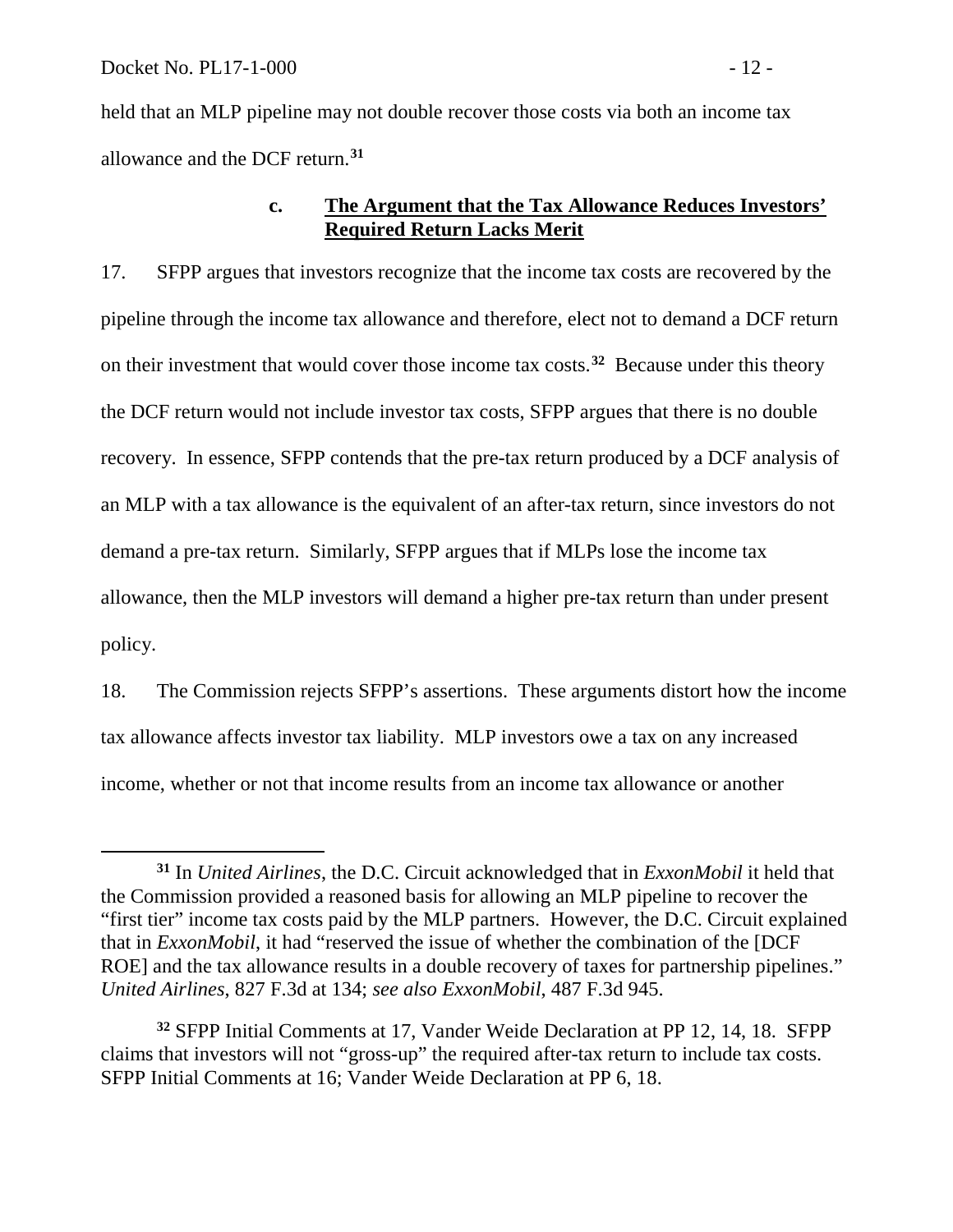source. **[33](#page-14-0)** Accordingly, while as discussed above an MLP income tax allowance may increase the unit price, investors will continue to demand a pre-tax return even when a portion of a pipeline's rate is attributable to an "income tax allowance." **[34](#page-14-1)** Notwithstanding the presence of an income tax allowance, the pre-investor tax ROE produced by the DCF analysis does not equal the investor's after-tax return. Likewise, if an MLP pipeline's loss of its income tax allowance reduces rates and investor income, the unit price will decline until the investor once again earns an adequate pre-tax return.

19. SFPP's comments rely almost exclusively upon the incorrect assumption that for an MLP with an income tax allowance, an MLP investor's pre-tax return equals its after-tax return.**[35](#page-14-2)** However, while SFPP relies heavily upon this assumption in this proceeding, SFPP elsewhere takes the opposite position – presenting hypotheticals showing that an

<span id="page-14-0"></span>**<sup>33</sup>** The Internal Revenue Code does not exempt from taxation income that results from the increases to rates resulting from the cost-of-service income tax allowance.

<span id="page-14-1"></span>**<sup>34</sup>** Suppose an income tax allowance increases a pipeline's rates, raising investor income from \$10 to \$12. Two things have occurred; first the investor's pre-tax income increased from \$10 to \$12 and second the investor now owes taxes on \$12 of income just as she owed taxes on the initial \$10. The unit price will increase until the investor receives the same pre-tax return at \$12 of income that it received at \$10 of income. In other words, Commission policy does not shift the actual liability to pay income taxes from the MLP partners to the MLP itself.

<span id="page-14-2"></span>**<sup>35</sup>** *E.g,.* SFPP Initial Comments, Vander Weide Affidavit at 8 (Table 1, Lines 11-15, showing the before-tax DCF ROE equaling the investor's after-tax return), 12 (Table 2, Lines 11-15, showing the before-tax DCF ROE and investor's pre-tax return equaling the investor's after-tax return), 16 (Table 3, lines 11-15 showing for a pipeline with an income tax allowance, the before-tax DCF ROE and investor's pre-tax return equaling the investor's after-tax return).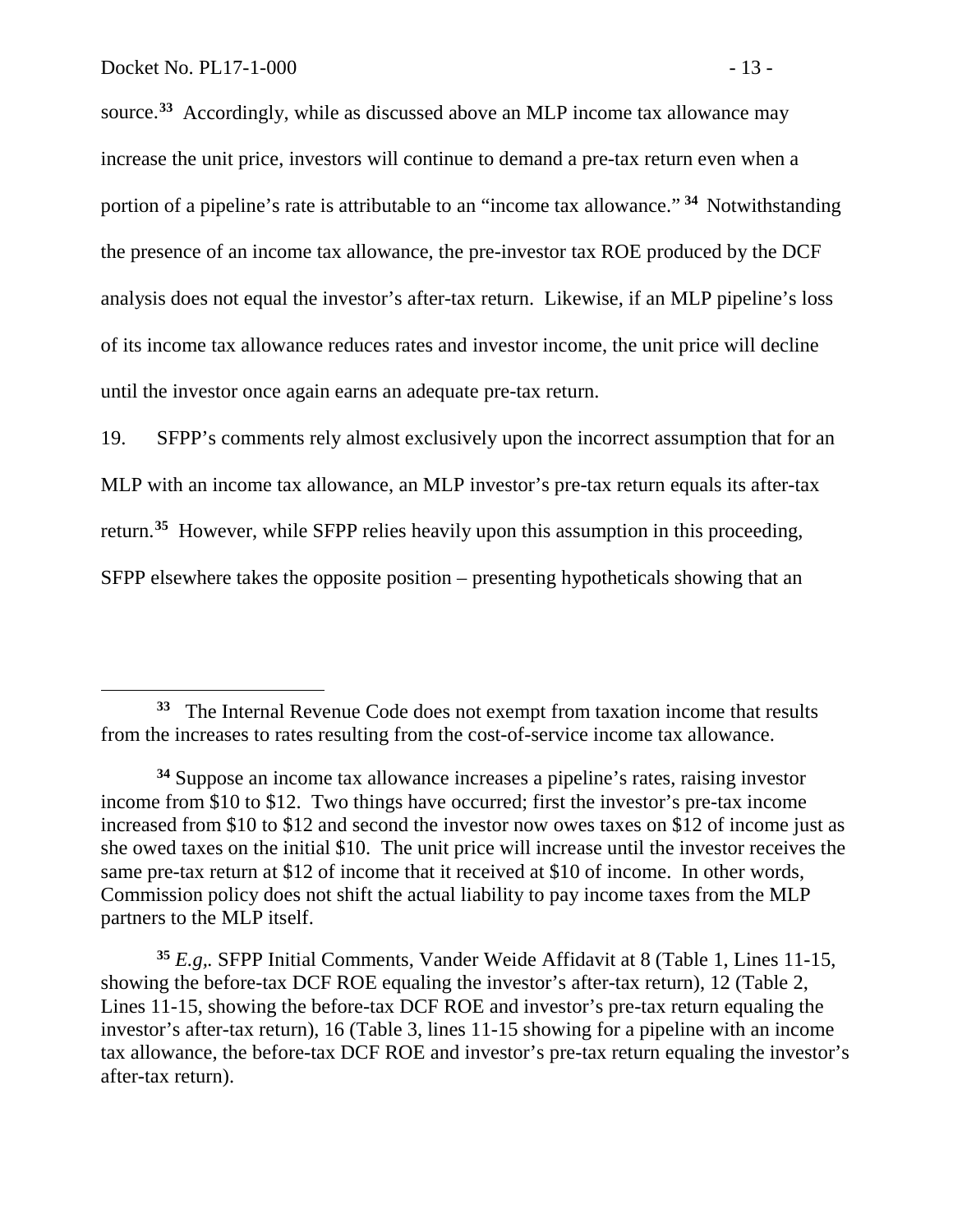investor will demand a pre-tax return whether or not the pipeline receives an income tax allowance.**[36](#page-15-0)**

# **d. The Cost-Of-Service Gross-Up Theory Was Rejected by the D.C. Circuit**

20. Some pipeline commenters also attempt to reframe the cost-of-service "gross-up" theory rejected by the D.C. Circuit. This argument, which the Commission also made on appeal in the *United Airlines* proceeding, asserts that the DCF return does not include investor tax costs because the Commission never adjusts, or "grosses-up," the return produced by the DCF analysis to recover such tax costs.**[37](#page-15-1)** In response to the NOI, pipeline commenters assert that the DCF ROE cannot include an MLP investor's income tax costs because the income tax costs are not a separate line item in the DCF methodology.**[38](#page-15-2)** 

<span id="page-15-1"></span>**<sup>37</sup>** Federal Energy Regulatory Commission and United States of America, Brief for Respondents, Case No. 11-1479, at 28-29 (D.C. Cir., filed Feb. 5, 2016) (citations omitted) ("In contrast to the way in which income taxes are grossed up outside the context of Commission regulation, the Commission does not gross up [i.e., increase] a jurisdictional entity's operating revenues or return to cover the income taxes that must be paid to obtain its after-tax return.").

<span id="page-15-2"></span>**<sup>38</sup>** INGAA Initial Comments at 24, Sullivan Affidavit at 6, 17-18, 22, 25-27, 30.

<span id="page-15-0"></span> $\overline{a}$ **<sup>36</sup>** In its West Line rate case, SFPP filed post-remand comments and supplemental comments following *United Airlines*.In those comments, SFPP presented a hypothetical showing that an MLP recovering both an income tax allowance (Table 1, Column C) and a DCF ROE earns the same 6.5 percent investor after-tax return as an MLP without an income tax allowance (Table 1, Column D). SFPP, L.P., Supplemental Reply Comments, Docket No. IS08-390, at 10 (November 30, 2016). While the table does not show the investors' pre-tax returns, since both pipelines were subject to a 35 percent investor level tax, both must have recovered a 10 percent pre-tax investor return. Thus, in SFPP's own example, the cost-of-service double-recovery of income tax costs of the pipeline in Column C inflated the unit price until it earned the same pre-tax return as the pipeline without an income tax allowance in Column D.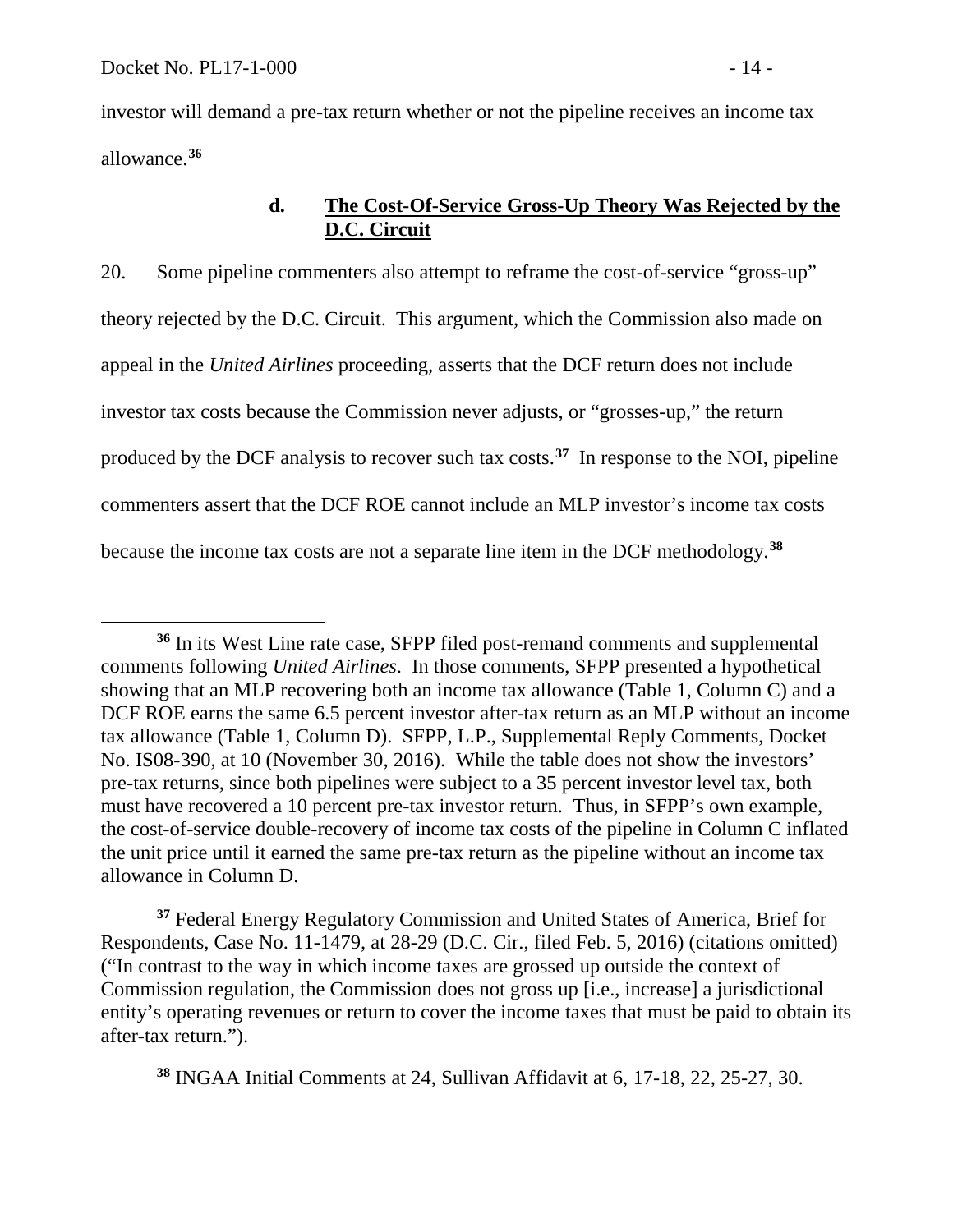21. The Commission rejects this position. The Commission's DCF methodology need not include a mathematical step to add income taxes. For the reasons described above, "the [DCF ROE] determines the *pre-tax* investor return"**[39](#page-16-0)** that already reflects cash flow for both the (a) investor's tax costs and (b) the investor's post-tax return.

### **e. The Life-Cycle Hypothetical Does Not Refute the D.C. Circuit's Holding**

22. INGAA witness Merle Erickson presents a life-cycle model that compares the total tax expenses of a hypothetical MLP to a hypothetical corporation. Under the assumptions of the model, Erickson finds that MLPs' and corporations' aggregate tax burdens are comparable and that both earn similar returns if MLPs are permitted an income tax allowance.**[40](#page-16-1)** Pipeline commenters claim that the model globally demonstrates that the Commission's current income tax policy provides parity in the returns to partnerships and corporations.**[41](#page-16-2)** 

23. We do not find this argument to be persuasive. Erickson's life-cycle model does not undermine the fundamental premise of *United Airlines* that an income tax allowance for MLP pipelines leads to a double recovery. Whether or not the overall MLP and corporate tax burdens are equivalent or different, if the investor tax costs are incorporated into the DCF returns, then the income tax allowance for MLP pipelines leads to a double recovery.**[42](#page-16-3)**

 $\overline{a}$ 

<span id="page-16-2"></span><span id="page-16-1"></span><span id="page-16-0"></span>**<sup>39</sup>** *United Airlines*, 827 F.3d at 136 (citing Opinion No. 511, 134 FERC ¶ 61,121 at PP 243-44).

**<sup>40</sup>** INGAA Initial Comments, Erickson Affidavit at 12.

**<sup>41</sup>** INGAA Initial Comments at 4, 25.

<span id="page-16-3"></span>**<sup>42</sup>** Erickson himself concedes that MLP unitholders must pay the entirety of the tax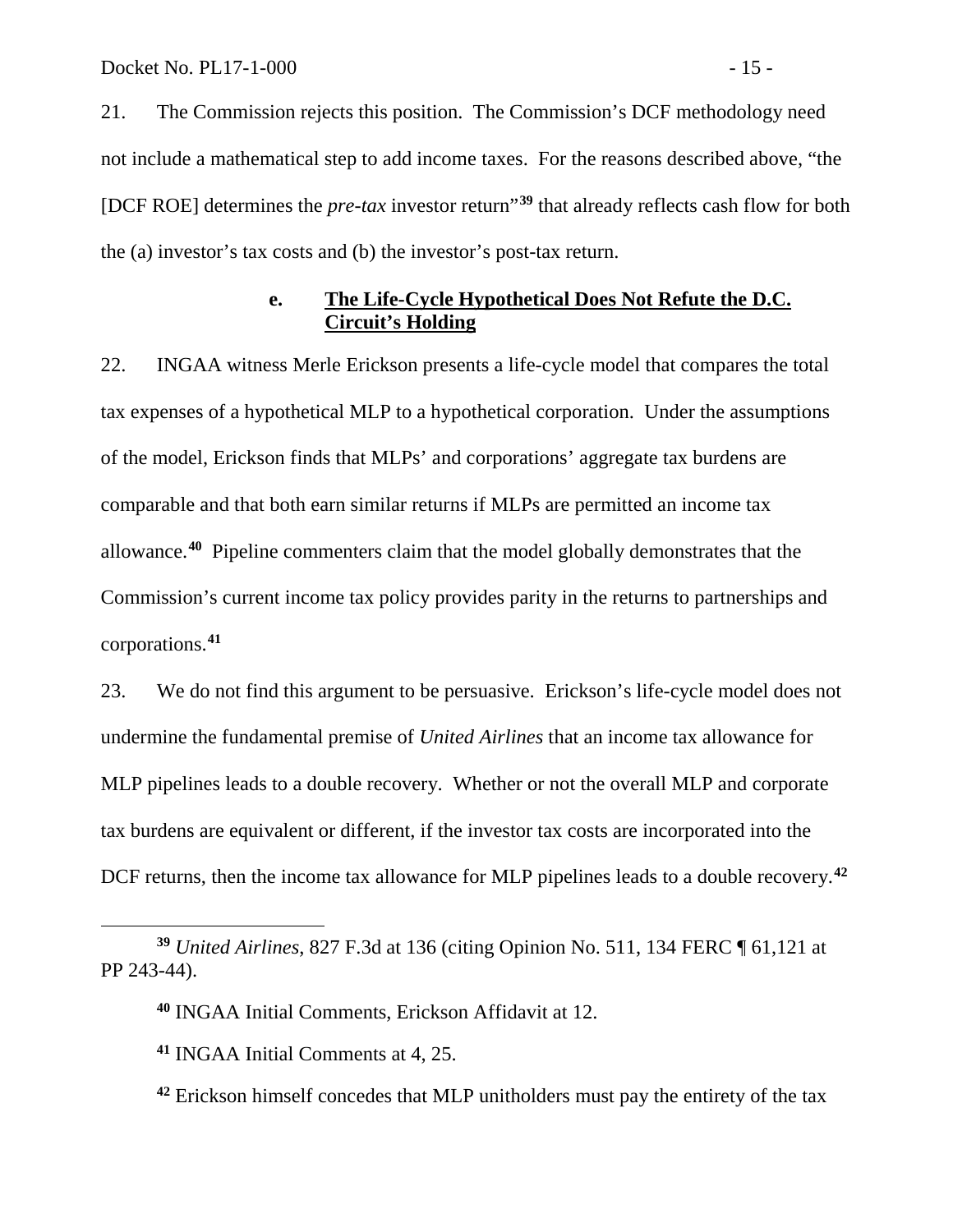levels are actually comparable to corporate tax levels or that an income tax allowance equalizes returns. Like similar hypothetical models, the results of Erickson's proposal rely upon subjective assumptions.**[43](#page-17-0)** For example, as Thomas Horst explains, Erickson's hypothetical would show that MLPs (with an income tax allowance) receive higher returns if Erickson had accounted for (a) the time value of money**[44](#page-17-1)** and (b) certain tax issues related

<span id="page-17-0"></span>**<sup>43</sup>** When attacking models proposed by shippers, AOPL witness John Graham states that for such hypotheticals, "There are too many variables to draw broad-based conclusions." AOPL Initial Comments, Graham Affidavit at 8. This comment applies with equal force to Erickson's model. Erickson's assumptions include (1) a five-year investment horizon; (2) that the MLP distributes all available cash and the corporation has a 65 percent dividend pay-out ratio; (3) certain tax rates for corporate income, corporate dividends and capital gains, and ordinary MLP income; and (4) that the corporate investors are able to sell their stock for the value of their original investment plus accumulated retained earnings, while the MLP investors sell their units for the value of their original investment. The lifecycle model also assumes constant earnings before interest, taxes, depreciation and amortization and application of a fifteen-year Modified Accelerated Cost Recovery System. The life-cycle analysis does not take into account the time value of money in reporting the total after-tax cash flow to the MLP and corporate investors.

<span id="page-17-1"></span>**<sup>44</sup>** Thomas Horst Reply Comments at 2. An investor in a corporation usually must pay his dividend taxes immediately. In contrast, an MLP investor can use depreciation and other deductions to offset taxable income. As a result, an MLP investor may have no net taxable income in a given year. NOI, 157 FERC ¶ 61,210 at P 6. Even though the investor may ultimately be required to pay such taxes when the units are sold, the MLP investor benefits from the time value of money during the deferral period.

burden whereas corporate unitholders must only pay the dividend tax (not the corporate income tax). INGAA Initial Comments, Erickson Affidavit at 13. Accordingly, it follows that whereas the DCF return for an MLP pipeline must include the entire income tax costs, a corporate pipeline's DCF return would not include the corporate income tax.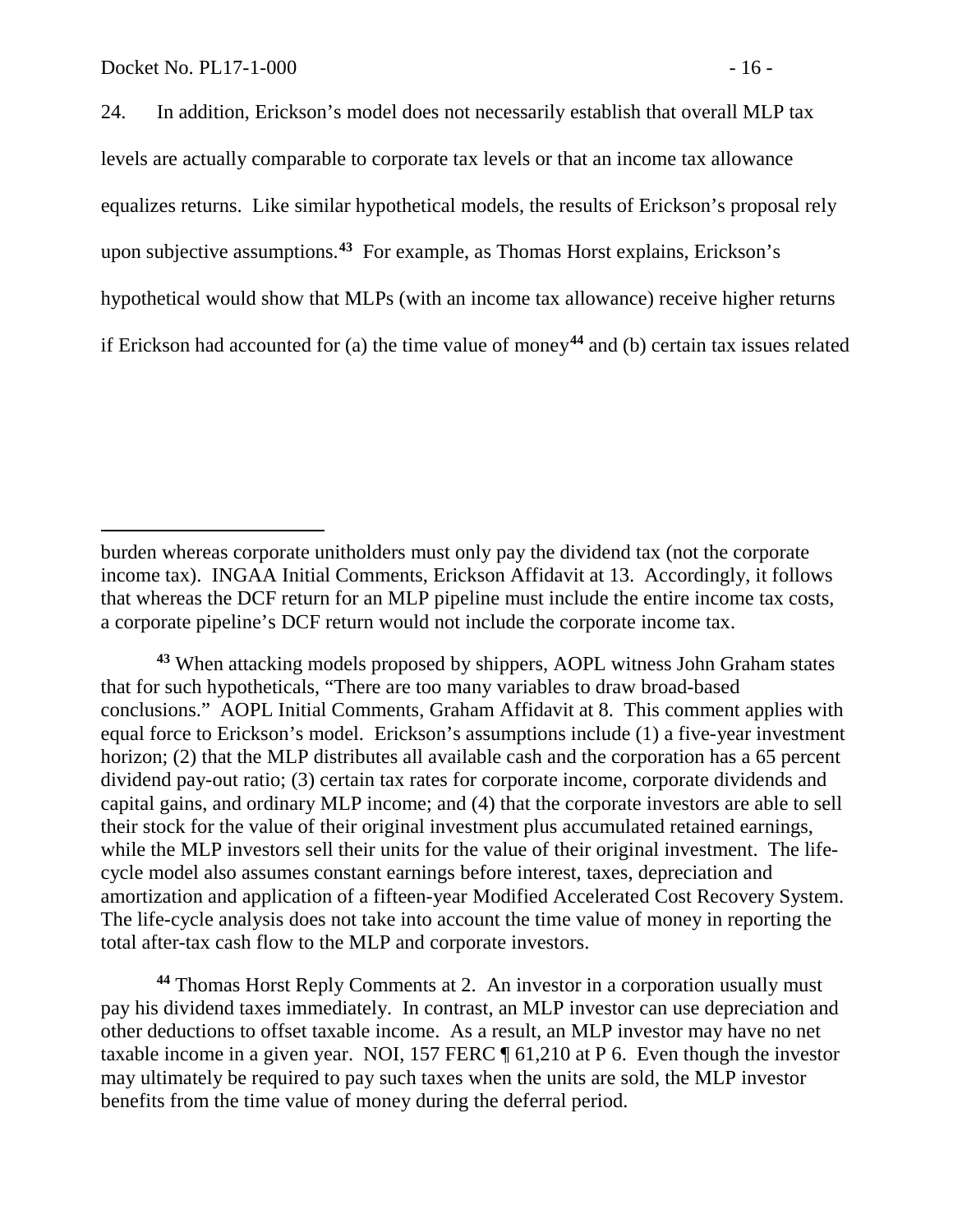to the sale of MLP units.**[45](#page-18-0)** The Brattle report presented by shipper commenters similarly demonstrates how reasonable changes to Erickson's assumptions change the model's output.**[46](#page-18-1)** Thus, Erickson's hypothetical does not undermine the fundamental conclusion of *United Airlines* that allowing MLP pipelines to include both an income tax allowance and a full DCF ROE in their cost of service leads to a double recovery.

## **f. The Treatment of the Growth Rate in the DCF Does Not Resolve the Double Recovery Concern**

25. Pipelines emphasize that in the DCF formula, the Commission projects that the longterm growth of MLP pipelines will be only half that of corporations.**[47](#page-18-2)** Therefore, they argue "to the extent the Commission concludes that there is a potential for double recovery of income tax costs through the MLP ROE, the Commission has already addressed that concern."**[48](#page-18-3)**

**<sup>46</sup>** United Airlines Petitioners Reply Comments, Brattle Report at PP 73-74.

<span id="page-18-2"></span><span id="page-18-1"></span>**<sup>47</sup>** AOPL Initial Comments at 46. As noted above, the DCF relies upon the general formula k=D/P+g. The growth rate in this formula incorporates two components: a short term growth rate (calculated using security analysts' five-year forecasts for each company in the proxy group as published by IBES) and a long-term growth rate (based upon forecasts for gross domestic product (GDP) growth). The short-term forecast receives a two-thirds weighting and the long-term forecast receives a one-third weighting in calculating the growth rate in the DCF model. Proxy Group Policy Statement, 123 FERC ¶ 61,048 at P 6.

<span id="page-18-3"></span>**<sup>48</sup>** AOPL Initial Comments at 46.

<span id="page-18-0"></span> $\overline{a}$ **<sup>45</sup>** *Id.* Dr. Horst argues that when an MLP unit is sold, its basis increases – much like in the sale of any property or asset. This only further increases the depreciation deferrals that are available to the subsequent investor.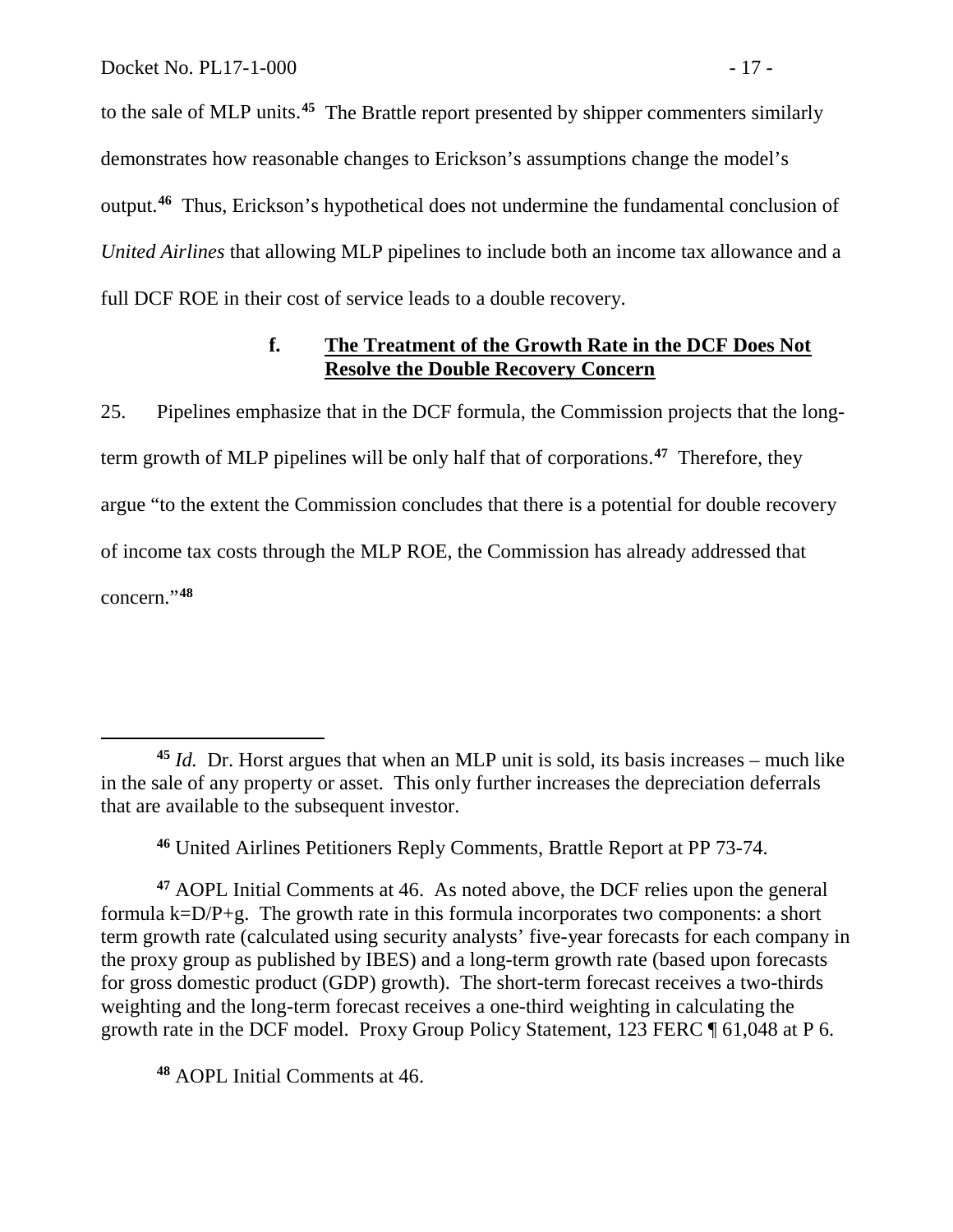26. The Commission concludes that the treatment in the DCF analysis of the long-term MLP growth projection does not resolve the double-recovery concern in *United Airlines*. When conducting a DCF analysis to determine investors' required rate of return, the Commission halves the long-term growth rate for MLPs in the proxy group because MLPs are likely to have a lower long-term growth rate than corporations.**[49](#page-19-0)** The treatment of investor-level taxes presents an entirely separate issue. As discussed above, regardless of the projected growth rate used in the DCF analysis to determine the investors' required rate of return, that required return must provide investors cash flows to both (a) recover investor level tax costs and (b) provide the investor with a sufficient after tax return.

### **g. Pipelines' Empirical Studies Do Not Resolve the D.C. Circuit's Double-Recovery Concern**

27. Pipeline commenters advance two empirical criticisms of the holdings in *United Airlines*. First, they criticize studies presented by shippers in the underlying SFPP proceeding showing that MLP pipeline DCF returns exceed corporate pipeline DCF returns, while shipper commenters argue that a modified version of these studies supports the opposite result. Second, the pipelines argue the relationship between MLP and corporate pipeline DCF returns does not show a systemic disparity consistent with the different tax

<span id="page-19-0"></span>**<sup>49</sup>** The Commission explained corporations "(1) have greater opportunities for diversification because their investment opportunities are not limited to those that meet the tax qualifying standards for an MLP and (2) are able to assume greater risk at the margin because of less pressure to maintain a high payout ratio." Proxy Group Policy Statement*,*  123 FERC ¶ 61,048 at P 93. Accordingly, the Commission concluded that the "long term growth rate for MLPs will be less than that of schedule C corporations…." *Id.* P 94. *See also El Paso Natural Gas Co.*, Opinion No. 528-A, 154 FERC ¶ 61,120, at PP 271-275, 278-283 (2016).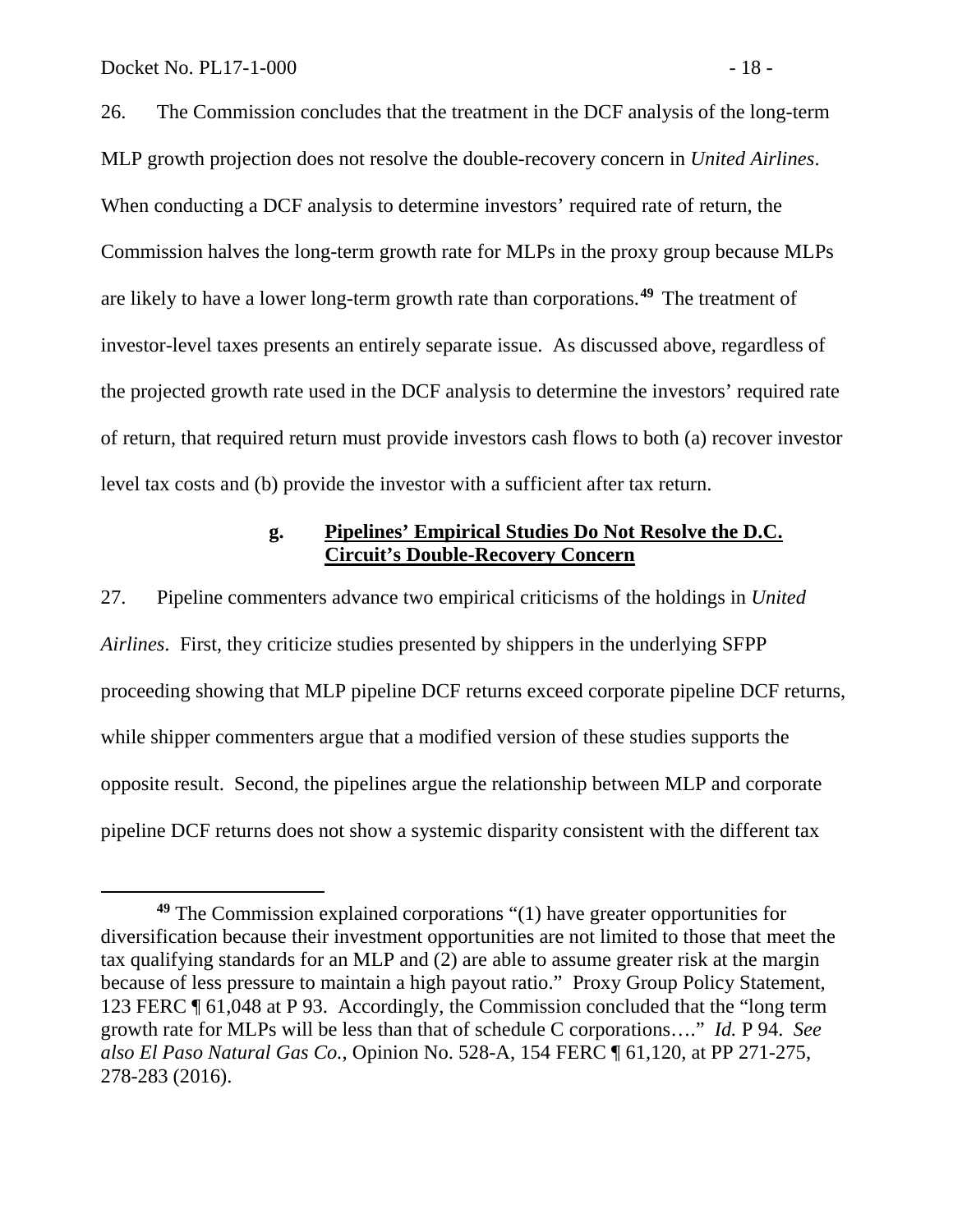levels, and, thus, they argue that this refutes the holding that there is no double recovery. As discussed below, these arguments lack merit.

### **i. The Reasoning in** *United Airlines* **Holds, Whether or Not MLP DCF Returns Exceed Corporate DCF Returns**

28. In order to counter the D.C. Circuit's double-recovery finding, pipeline commenters attack studies presented by shippers in the underlying SFPP 2008 West Line rate case addressed on appeal in *United Airlines*. **[50](#page-20-0)** These studies purported to show that MLP pipeline DCF returns exceeded corporate pipeline DCF returns, which the shippers argued showed that the DCF returns reflected tax differences. Now, pipeline commenters argue that due to alleged flaws in these studies, the court in *United Airlines* erred by finding that the MLP pipeline DCF returns include investor-level tax costs. They assert that if their preferred sample of six pipelines (two corporations and four MLPs) is considered, corporate DCF returns may actually exceed MLP DCF returns.**[51](#page-20-1)**

29. The criticisms of the underlying studies in SFPP's 2008 West Line Rate case are irrelevant. In *United Airlines*, the D.C. Circuit did not rely upon these studies to find that the DCF returns include MLP investors' income tax costs, and the shipper-petitioners did not cite these studies in their appeal.**[52](#page-20-2)** Any such reliance would have been unnecessary. As described above, the inclusion of MLP investor-level taxes in the DCF return necessarily

<span id="page-20-0"></span> $\overline{a}$ 

**<sup>50</sup>** INGAA Initial Comments, Sullivan Affidavit at 41-48.

**<sup>51</sup>** *Id.* at 47-48.

<span id="page-20-2"></span><span id="page-20-1"></span>**<sup>52</sup>** Before the Administrative Law Judge and the Commission, shippers argued that this disparity demonstrated the inclusion in the DCF ROE of the MLP investors' income tax costs, which they argued generally exceeded the dividend taxes paid by corporate investors.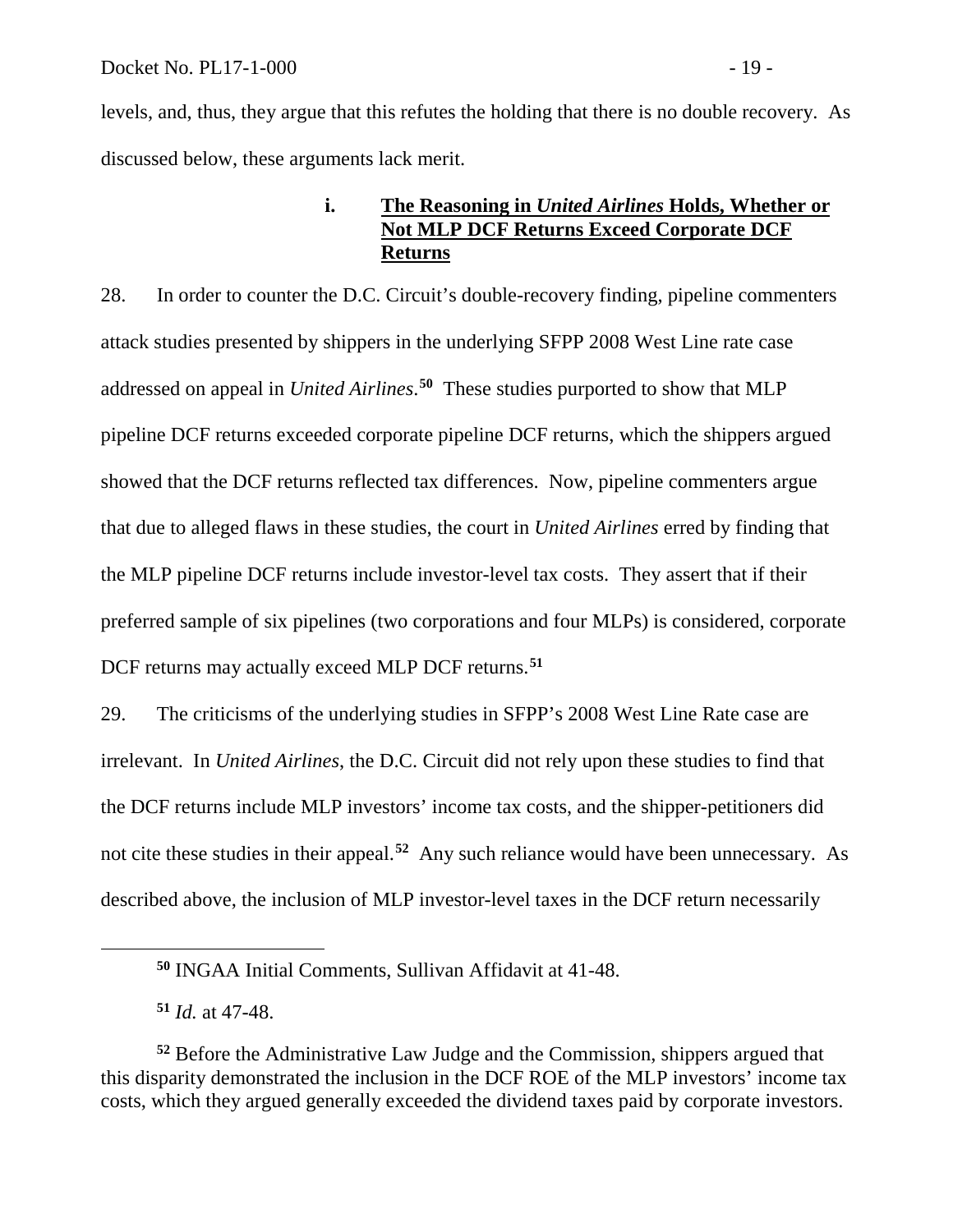follows from the basic application of DCF theory and the understanding that investors consider the tax consequences of their investments.

30. Furthermore, the studies are also inapposite. The holding in *United Airlines* would not change if the pipeline commenters were to conclusively establish that when controlling for all factors but investor-level taxes, corporate pipeline DCF returns exceeded MLP pipeline DCF returns. This would merely demonstrate that the MLP investors' tax burden was less than the corporate investors' dividend tax burden.**[53](#page-21-0)** In order to attract capital, the investor-required MLP pipeline DCF return would still include the investor-level tax costs, and thus, a double recovery results from the additional recovery of an income tax allowance for MLPs.**[54](#page-21-1)**

<span id="page-21-0"></span>**<sup>53</sup>** While historically a corporate investor's dividend tax rate has typically been less than the weighted average income tax rate for MLP investors (AOPL Initial Comments, Graham Affidavit at 5-6), MLPs have various tax deferrals and other characteristics that may further narrow or eliminate this difference. Nonetheless, any such conclusion based

upon the pipeline commenters' data is dubious, as it is based upon a small sample size of only two corporations and four MLPs. INGAA Initial Comments, Sullivan Affidavit at 47- 48.

<span id="page-21-1"></span>**<sup>54</sup>** Likewise, the December 22, 2017 Tax Cuts and Jobs Act does not alter the Commission's analysis. Tax Cuts and Jobs Act, Pub. L. No. 115-97, 131 Stat. 2054 (2017). While the tax rates for both corporations and individuals have been reduced, the DCF ROE will continue to provide a pre-investor tax return. As discussed above, investors will continue to demand a return that both covers the investor level tax costs and leaves the investor a sufficient after tax return compared to other investments of comparable risk.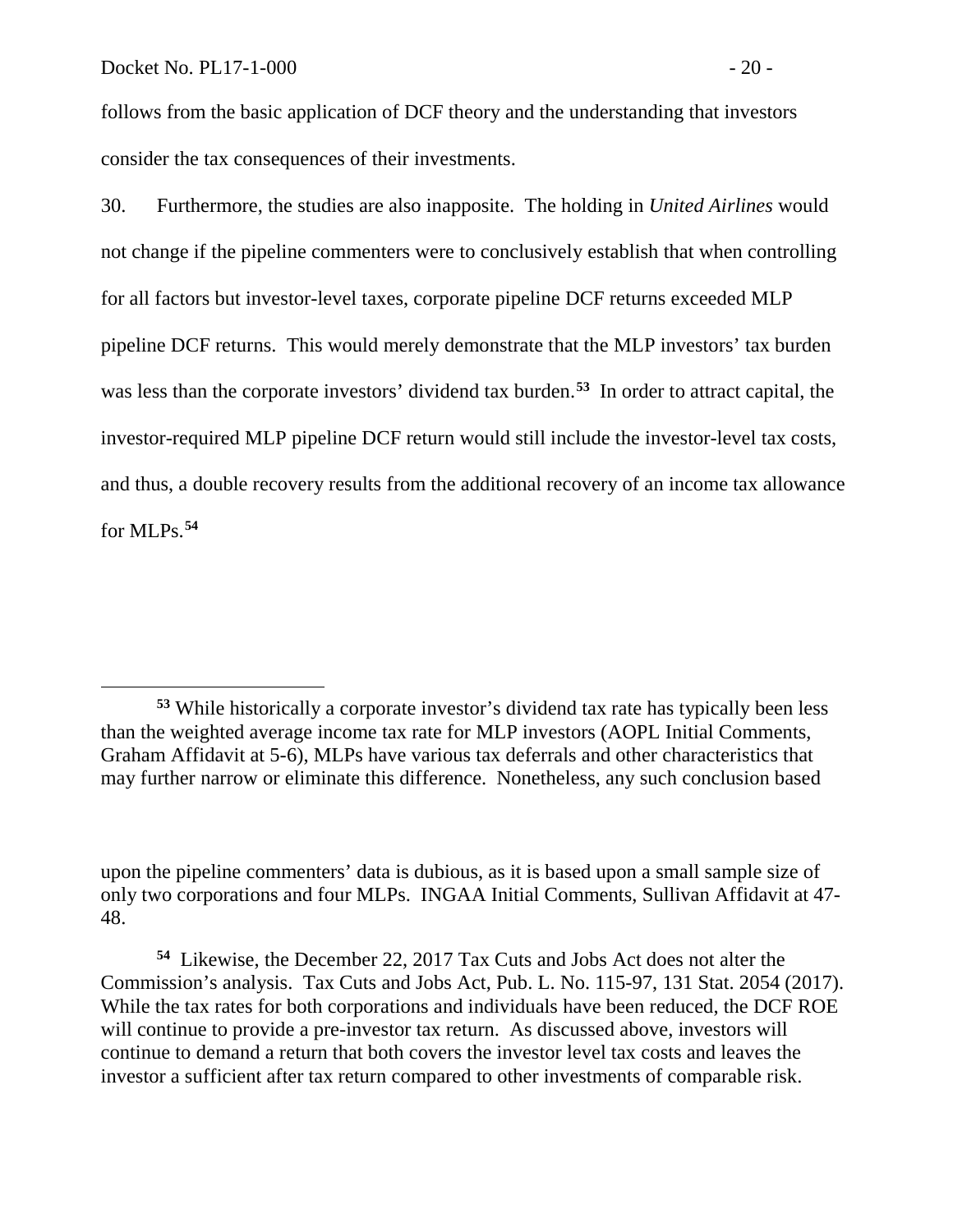### **ii. The Pipeline Commenters' Empirical Evidence Fails to Disprove the Double Recovery**

31. Pipelines make two broad arguments. First, pipeline commenters argue that if the DCF methodology includes investor-tax costs as determined by the D.C. Circuit in *United Airlines*, there should be a systematic relationship between MLP pipeline and corporate pipeline DCF returns reflecting these differences in investor-level taxes. Second, they argue that if pipelines are double-recovering their costs, then MLP pipelines should report higher DCF returns, distribution yields, and growth rates than corporate pipelines.

32. In their first argument, pipelines argue that if the DCF returns include investor tax costs, then there should be a consistent differential between MLP pipeline and corporate pipeline DCF returns. For example, if MLP investor-level taxes exceed corporate investorlevel taxes, then pipeline commenters state that MLP pipeline DCF returns should always exceed corporate pipeline DCF returns, or vice versa. To refute the holding in *United Airlines*, pipeline commenters present empirical analyses purporting to show that the DCF returns for MLP pipelines do not show a consistent differential.**[55](#page-22-0)** These studies consist of (1) a line graph showing DCF returns for 23 pipelines between August 2007 to January 2017 in which MLP pipelines' DCF returns do not always exceed corporate pipelines'

<span id="page-22-0"></span> $\overline{a}$ **<sup>55</sup>** *See* INGAA Initial Comments at 31-35, Sullivan Affidavit at 42-69; AOPL Initial Comments at 3, 24, 28-30; Master Limited Partnership Association (MLPA) Initial Comments at 9.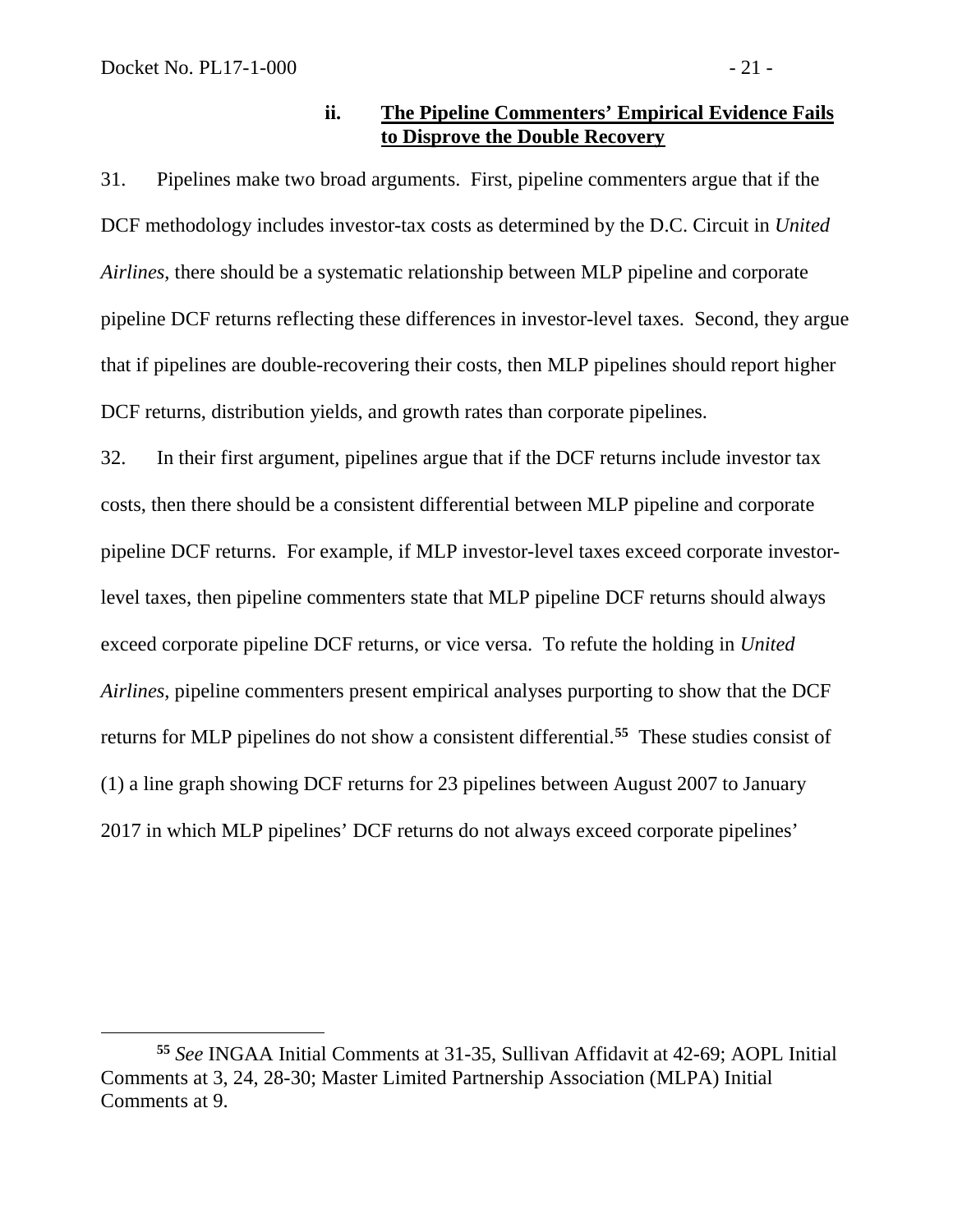returns,**[56](#page-23-0)** and (2) DCF returns over the January 2008 to January 2017 period comparing four pairs of MLP and corporate affiliates**[57](#page-23-1)** in which the relationship between the corporate affiliate and the MLP affiliate returns fluctuated significantly.

33. These studies suffer from fundamental methodological flaws that undermine the pipelines' conclusions. It is true that the *United Airlines* double-recovery theory would predict that, assuming all other factors are exactly equal, investor-level tax differences would create a differential between MLP and corporate pipeline DCF returns.**[58](#page-23-2)** However, differences in risk and other factors can subsume any effects of taxation, and because the studies inadequately control for varying risk levels, the studies do not isolate the effect of the MLP and corporate investor-level income taxes on the DCF returns. The first study, which compared 23 MLP and corporate pipelines, completely ignores the entities' differing risk levels**[59](#page-23-3)** and merely shows a line graph of DCF returns for each pipeline without presenting any related numerical analysis.**[60](#page-23-4)** While the pipeline commenters' second study

 $\overline{a}$ 

<span id="page-23-3"></span>**<sup>59</sup>** INGAA witness Sullivan's arguments involving distribution yields and growth rates are similarly flawed.

<span id="page-23-4"></span>**<sup>60</sup>** For example, on page 49 of his affidavit, INGAA consultant Sullivan submitted a line-chart which purports to show that corporate and MLP DCF returns are not discernibly different. However, (a) the y-axis is drawn so as to compress most of the returns to a narrow band, and (b) meaningful statistical differences could be completely obscured by this

<span id="page-23-0"></span>**<sup>56</sup>** INGAA Initial Comments, Sullivan Affidavit at 48-49. INGAA witness Sullivan performed similar analysis for different components of the DCF, including both the dividend yield and the growth rate. *Id.* at 65-69.

**<sup>57</sup>** *Id.* at 50-51.

<span id="page-23-2"></span><span id="page-23-1"></span>**<sup>58</sup>** In essence, investors would demand higher returns from the business form with the higher investor-level taxes.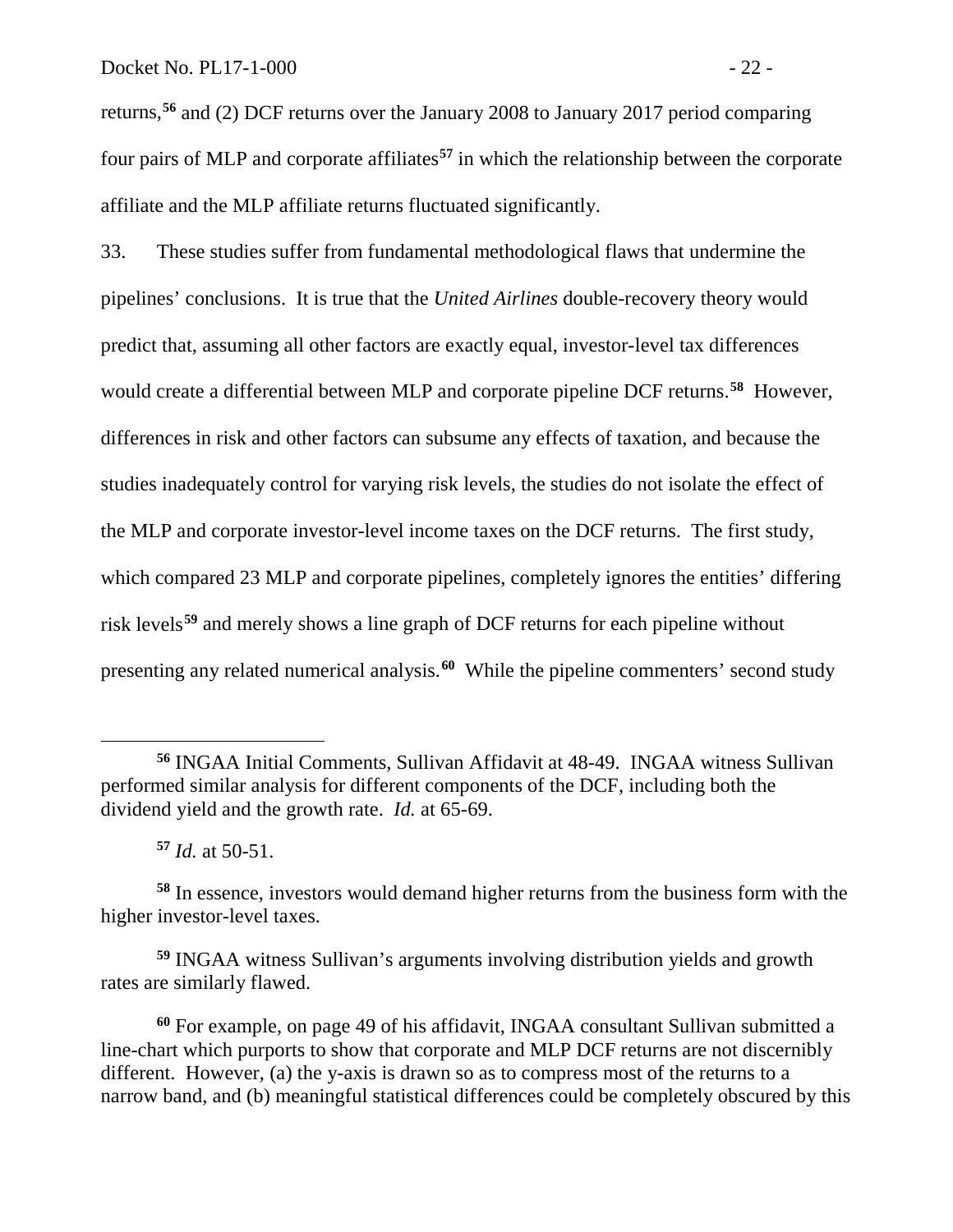attempts to address varying risk levels by comparing four affiliated corporations and MLPs in their first study,**[61](#page-24-0)** the affiliated MLPs were only a fraction of the affiliated corporations' larger business interests, which, as the pipeline commenters concede, contributed to significant fluctuations in the relationship between the two entities' relative DCF returns.**[62](#page-24-1)** Moreover, this analysis based upon a mere four examples does not establish how investor level taxes (as opposed to other factors) affect either corporate or MLP investor returns. 34. Pipelines advance a second argument – that if MLPs are double recovering their costs, they should report higher returns than corporations. For example, INGAA witness Sullivan also argues that "[i]f MLPs double recovered income taxes through both an income tax allowance and a DCF return, I would expect the DCF ROEs and its components, the distribution yields and the IBES growth rates of MLPs to be systematically higher than corporations throughout the period 2008 to the present."**[63](#page-24-2)** Citing the same studies above,

**<sup>63</sup>** *Id.* at 58.

 $\overline{a}$ 

poor graphical presentation. Similar criticisms apply to Sullivan's comparison of MLP distributions to corporate dividends on page 65 of his affidavit and growth rates on page 68 of his affidavit. It is possible that a more precise numerical example could actually present facts undermining the pipelines' favored result.

<span id="page-24-0"></span>**<sup>61</sup>** *Id.* at 52-62. Sullivan also adds a comparison between a completely unrelated MLP (Boardwalk Pipeline Partners) and a corporation (Kinder Morgan). Because these are completely different businesses, such a comparison is irrelevant for the purpose of identifying the effect of different tax levels on the DCF.

<span id="page-24-2"></span><span id="page-24-1"></span>**<sup>62</sup>** For each of the four pairs, the DCF return for the corporation at times exceeded the return for the MLP whereas on other occasions the return for the MLP exceeded the corporation. *Id.* Sullivan describes situations in which growth estimates or factors involving unrelated assets would affect the DCF return of the corporation but not the MLP.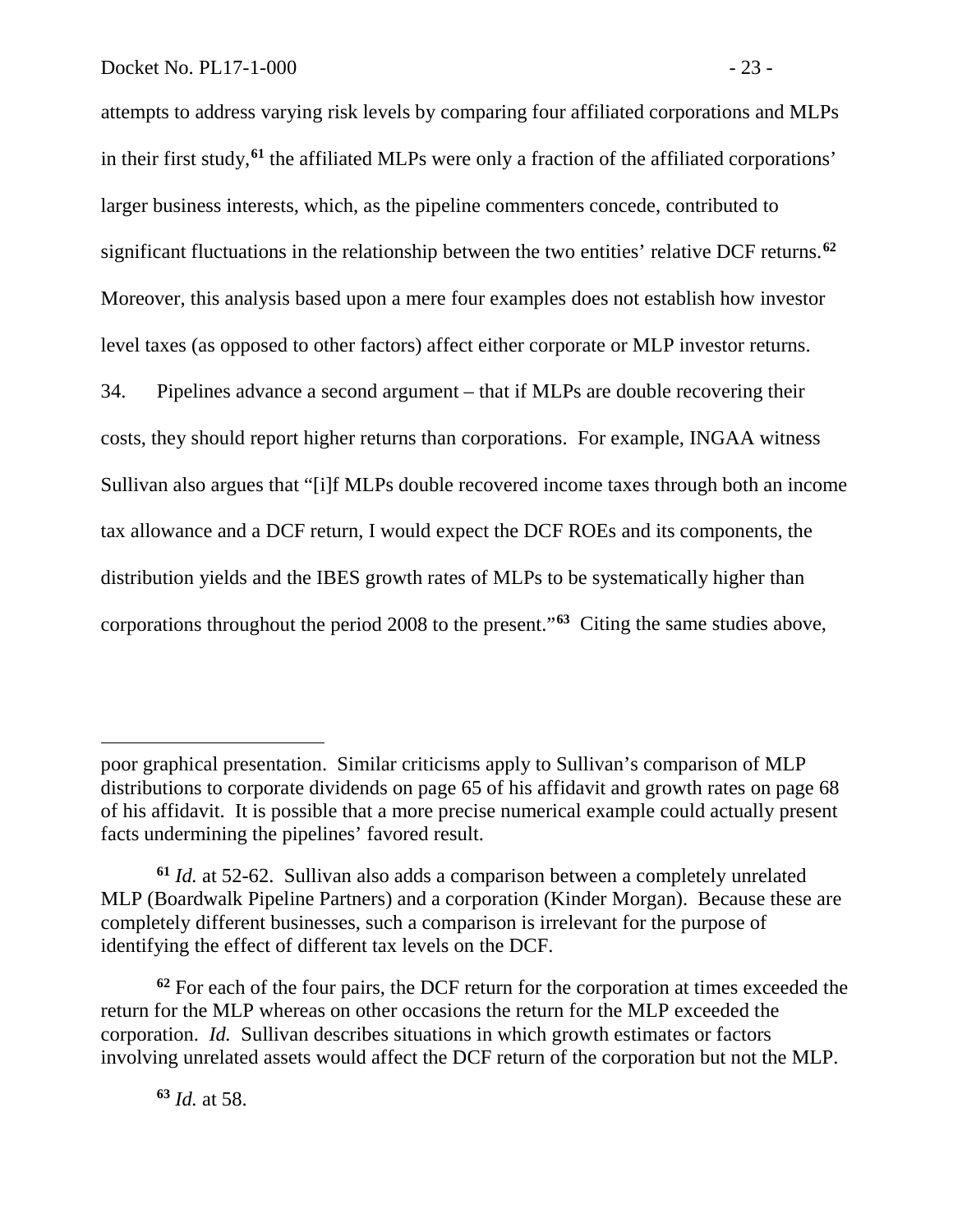Sullivan argues that because the data does not show systematically higher returns, yields or growth rates for MLPs, there must be no double recovery.

35. The Commission finds this argument unpersuasive because it relies upon the same flawed studies discussed above. As noted above, the line graphs provide a flawed analysis that may obscure actual differences between MLPs and corporations and, more fundamentally, that fails to address the multiple other risk and market factors that could affect any particular MLP and corporate pipeline's DCF returns, distribution yields, and growth levels. Moreover, as discussed previously, to the extent an MLP pipeline doublerecovers its costs, the unit price will rise – obscuring the effects of the double recovery in the distribution yields, projected growth rates, and DCF returns.**[64](#page-25-0)** These studies do not undermine the double-recovery findings of *United Airlines* or the Remand Order.

# **2. Other Arguments for Preserving an Income Tax Allowance Lack Merit**

36. Pipeline commenters also argue that even if a double recovery exists, the income tax allowance should nonetheless be preserved. These arguments rely upon (1) Congressional intent, (2) preserving parity between corporate and MLP pipelines, and (3) the effect of removing the income tax allowance upon the ability of pipelines to attract capital. As discussed below, these arguments were either explicitly rejected by the D.C. Circuit in *United Airlines* or are otherwise without merit.

<span id="page-25-0"></span>**<sup>64</sup>** As explained in section II.A.1.a, whether or not a pipeline receives an income tax allowance, the DCF return will always be a pre-investor tax return. However, to the extent a pipeline is permitted to start double-recovering its costs, the unit price will rise until the DCF once again provides investors with a pre-tax return.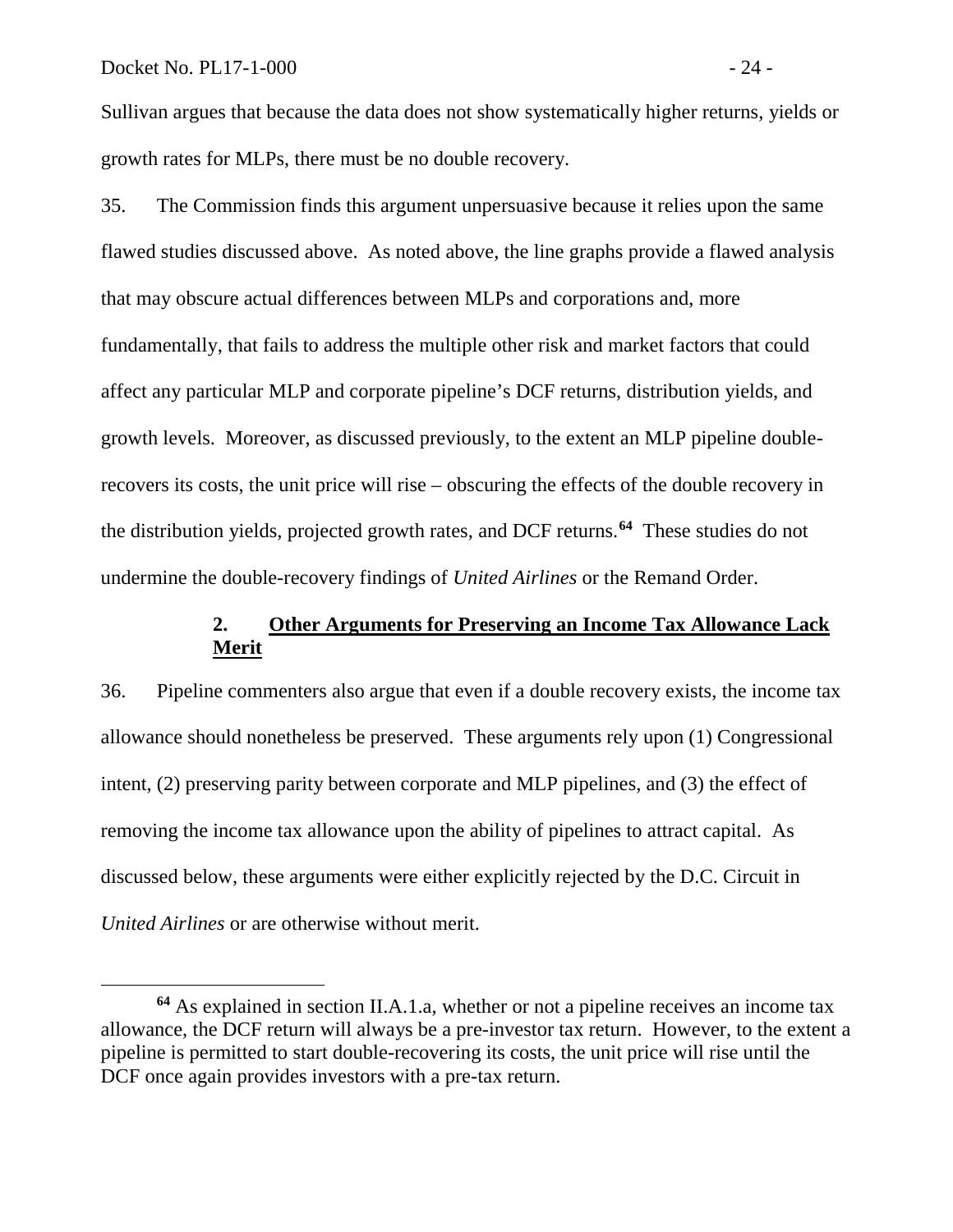### **a. Congressional Intent Does Not Authorize a Double Recovery**

37. Pipeline commenters argue that providing MLP pipelines an income tax allowance implements Congress' intent to facilitate infrastructure investment.**[65](#page-26-0)** In 1987 Congress eliminated pass-through status for most publicly-traded partnerships, but explicitly granted an exception for certain energy-related MLPs in section 7704 of the Internal Revenue Code.**[66](#page-26-1)** Pipeline commenters present two specific arguments to support their Congressional intent claims, both of which are unavailing. First, they argue that because the Commission's policy in 1987 allowed pass-through entities to recover the same income tax allowance as corporations, Congress understood and intended to continue that rate treatment in section 7704.**[67](#page-26-2)** Second, they present a letter that Senator Max Baucus submitted to the Commission in 1996,**[68](#page-26-3)** expressing concern with the Commission's decision to allow MLP pipelines only a partial income tax allowance in *Lakehead.***[69](#page-26-4)**

**<sup>66</sup>** 26 U.S.C. 7704.

 $\overline{a}$ 

**<sup>67</sup>** INGAA Initial Comments at 13-15.

**<sup>68</sup>** INGAA Initial Comments at 14; MLPA Initial Comments at 3-4.

<span id="page-26-4"></span><span id="page-26-3"></span><span id="page-26-2"></span>**<sup>69</sup>** *Lakehead Pipe Line Co., L.P.*, 75 FERC ¶ 61,181 (1996). Senator Baucus participated in the writing of the 1987 legislation. The letter states that "placing this obstacle in the path of pipeline companies wishing to operate as [publicly-traded partnerships] directly contravenes the policy we adopted in that legislation of making the [publicly-traded partnership] structure freely available to the pipeline industry" and "[i]t was certainly not our intention for pipelines operating as [publicly-traded partnerships] to be singled out for negative treatment relative to other pipelines solely because of their

<span id="page-26-1"></span><span id="page-26-0"></span>**<sup>65</sup>** *See* INGAA Initial Comments at 12-13; MLPA Initial Comments at 3-4; AOPL Initial Comments at 7, 41-42; SFPP Initial Comments at 30; TransCanada Corporation Initial Comments at 2; Enbridge Initial Comments at 4; Meliora Capital, LLC Initial Comments.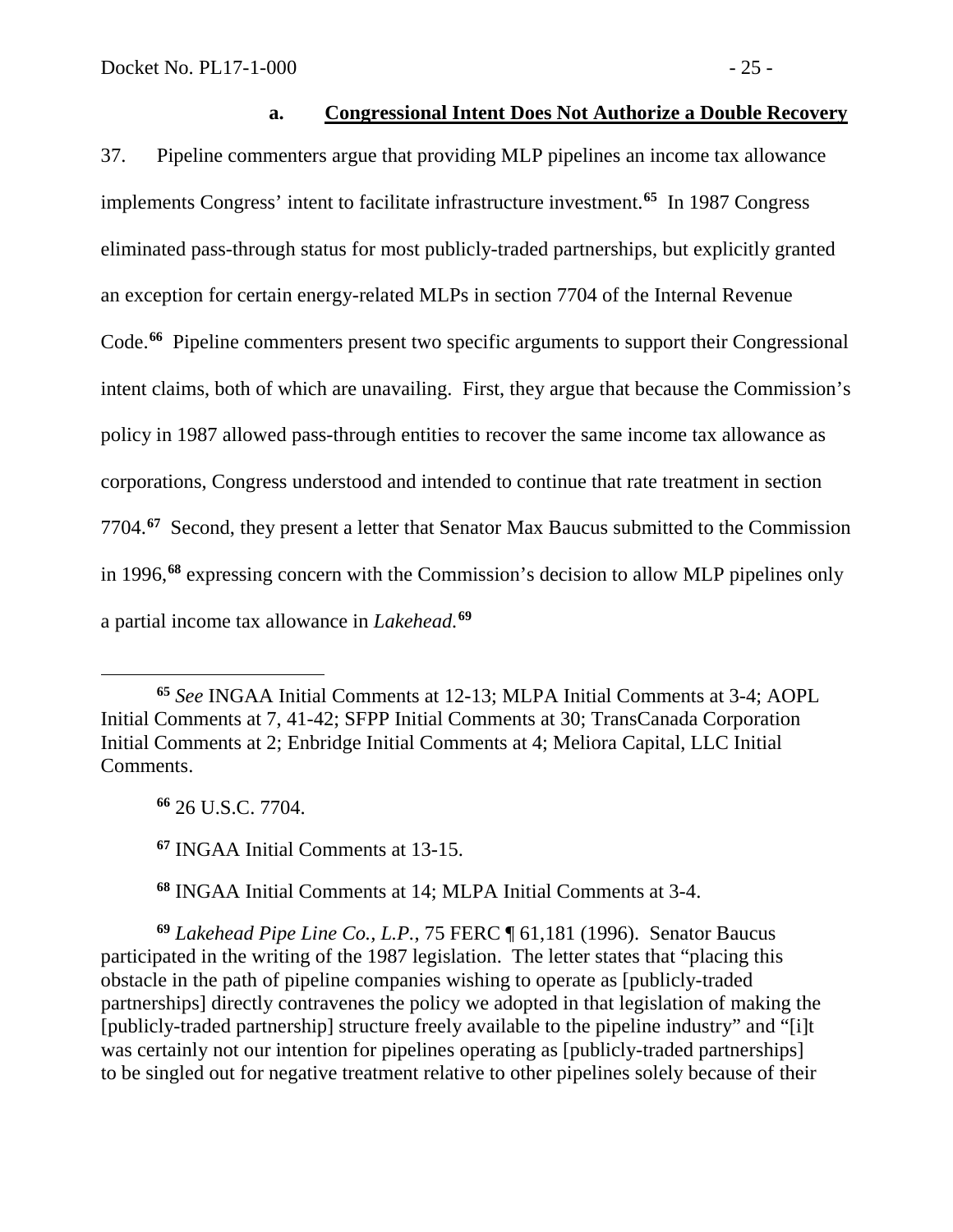38. As discussed in the Remand Order, the D.C. Circuit has twice rejected the argument that Congress' intent in section 7704 provides an independent basis for upholding a full income tax allowance for partnership pipelines.**[70](#page-27-0)** Consistent with these holdings, the court in *United Airlines* unequivocally instructed the Commission to consider "mechanisms for which the Commission can demonstrate that there is no double recovery.<sup>"[71](#page-27-1)</sup> Accordingly, the pipeline commenters' attempt to justify affording MLP pipelines an income tax allowance on the basis that the Commission is implementing Congress' intent in section 7704 is contrary to *United Airlines*.

39. In addition, the pipeline commenters fail to demonstrate that Congress intended the Commission's income tax allowance policy to provide a necessary component of the advantages conferred in section 7704. They provide no support for their argument that because the Commission afforded partnerships a tax allowance in 1987, Congress intended to continue that rate treatment in the 1987 legislation.**[72](#page-27-2)**

between partners in partnership pipelines and shareholders in corporate pipelines is the result of the Internal Revenue Code, not FERC's tax allowance policy").

**<sup>71</sup>** *United Airlines*, 827 F.3d at 136.

<span id="page-27-2"></span><span id="page-27-1"></span>**<sup>72</sup>** As the Commission explains in the Remand Order, Congress did not provide explicit instructions to federal agencies regarding how to address section 7704's tax treatment in setting regulated entity rates as, for instance, it did in the Revenue Act of 1964.

partnership status." Letter from U.S. Senator Max Baucus, FERC Docket No. IS92-27-000 (Jan. 9, 1996).

<span id="page-27-0"></span>**<sup>70</sup>** *BP West Coast*, 374 F.3d at 1293 ("[t]he mandate of Congress in the tax amendment was exhausted when the pipeline limited partnership was exempted from corporate taxation. It did not empower FERC to do anything…."); *United Airlines*, 827 F.3d at 136 (rejecting the Commission's argument that "any disparate treatment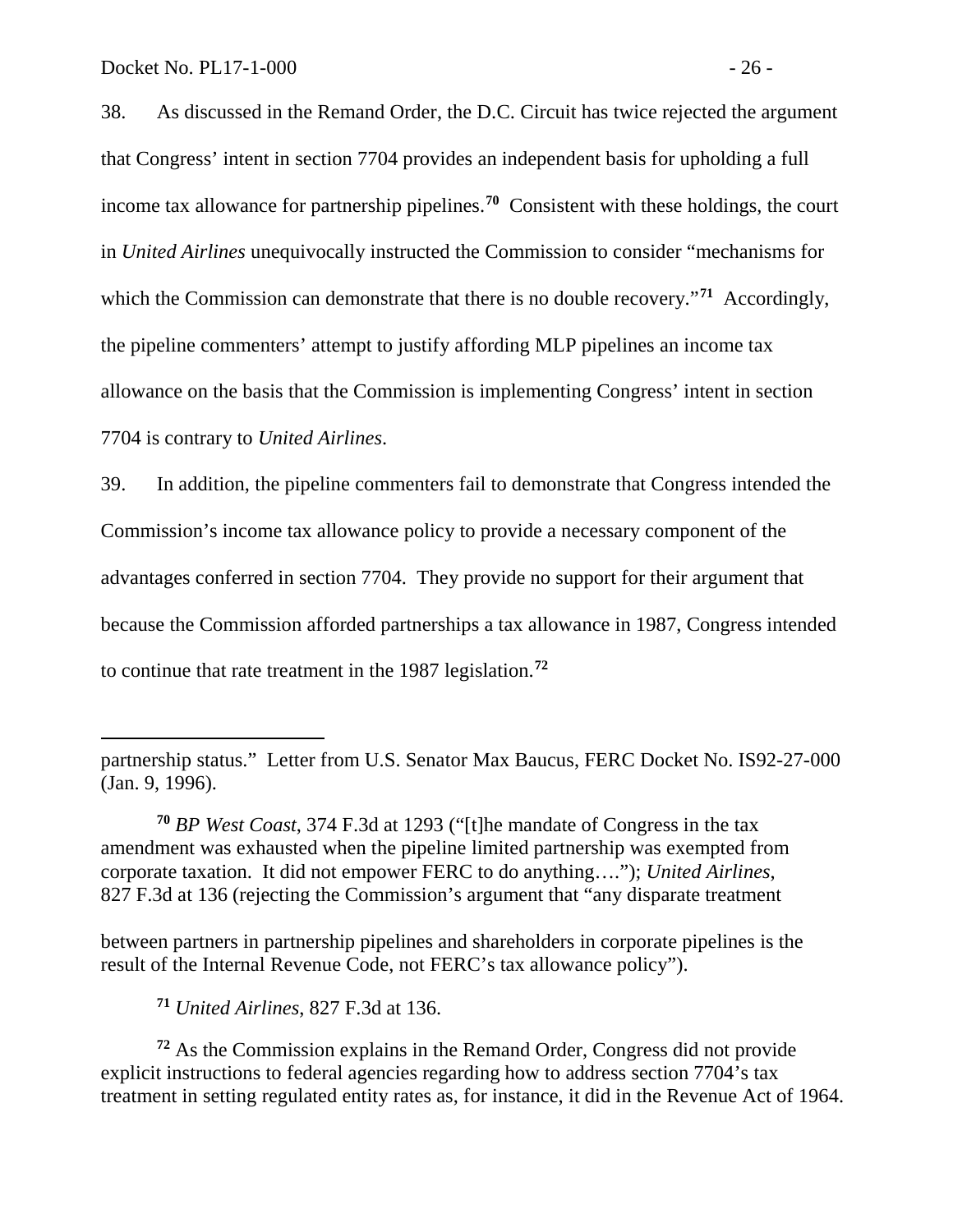40. Nor do the pipeline commenters present any legislative history to support their claim. Regarding the letter from Senator Baucus, evidence of legislative intent that occurs subsequent to, and in this case years after, the 1987 enactment of section 7704 is entitled to little, if any weight. **[73](#page-28-0)** The MLPA also points to other legislation by Congress in recent years to demonstrate ongoing support for the use of MLPs to raise capital in the energy

<span id="page-28-0"></span>**<sup>73</sup>** *See Thomas v. Network Solutions, Inc.*, 176 F. 3d 500, 507 n.10 (D.C. Cir. 1999) (referring to letters from members of Congress written after the legislation in question was passed and noting that "[s]uch isolated post-enactment statements, to the extent that they are legislative history, carry little weight"); *U.S. v. United Mine Workers of America*, 330 U.S. 258, 282 (1947) (remarks of senators in 1943 were not an authoritative source of evidence of Congress' legislative intent in enacting a 1932 statute); *D.C. v. Heller*, 554 U.S. 570, 605 (2008) ("post-enactment legislative history … a deprecatory contradiction in terms, refers to statements of those who drafted or voted for the law that are made after its enactment and hence could have no effect on the congressional vote"); *Barber v. Thomas*, 560 U.S. 474, 486 (2010) ("whatever interpretive force one attaches to legislative history, the Court normally gives little weight to statements, such as those of the individual legislators, made *after* the bill in question has become a law"); *Friends of Earth, Inc. v. E.P.A.*, 446 F.3d 140, 147 (D.C. Cir. 2006) ("'[P]ost-enactment legislative history,' after all, 'is not only oxymoronic but inherently entitled to little weight'") (quoting *Cobell v. Norton*, 428 F.3d 1070, 1075 (D.C. Cir. 2005)).

*See Alabama-Tennessee Natural Gas Co. v. FPC*, 359 F.2d 318, 333 (5th Cir. 1966) ("In the Revenue Acts of 1962 and 1964 Congress demonstrated that when it desires a tax statute to restrict the ratemaking authority of federal regulatory agencies it does so in precise language."). Courts are hesitant to find that Congress implicitly intended to restrict an agency's discretion in carrying out its statutory obligations. *See Alabama-Tennessee Natural Gas Co. v. FPC*, 359 F.2d at 335 ("It is unlikely to suppose that Congress amended the Natural Gas Act by a reference in the Internal Revenue Code; it is unreasonable to read Section 167 [of the Code] as a mandate reducing the Commission's responsibility to fix fair rates according to its usual ratemaking policies in favor of the consumer"); *see also Cheney R. Co. v. ICC*, 902 F.2d 66, 69 (D.C. Cir. 1990) ("in an administrative setting, … Congress is presumed to have left to reasonable agency discretion questions that it has not directly resolved").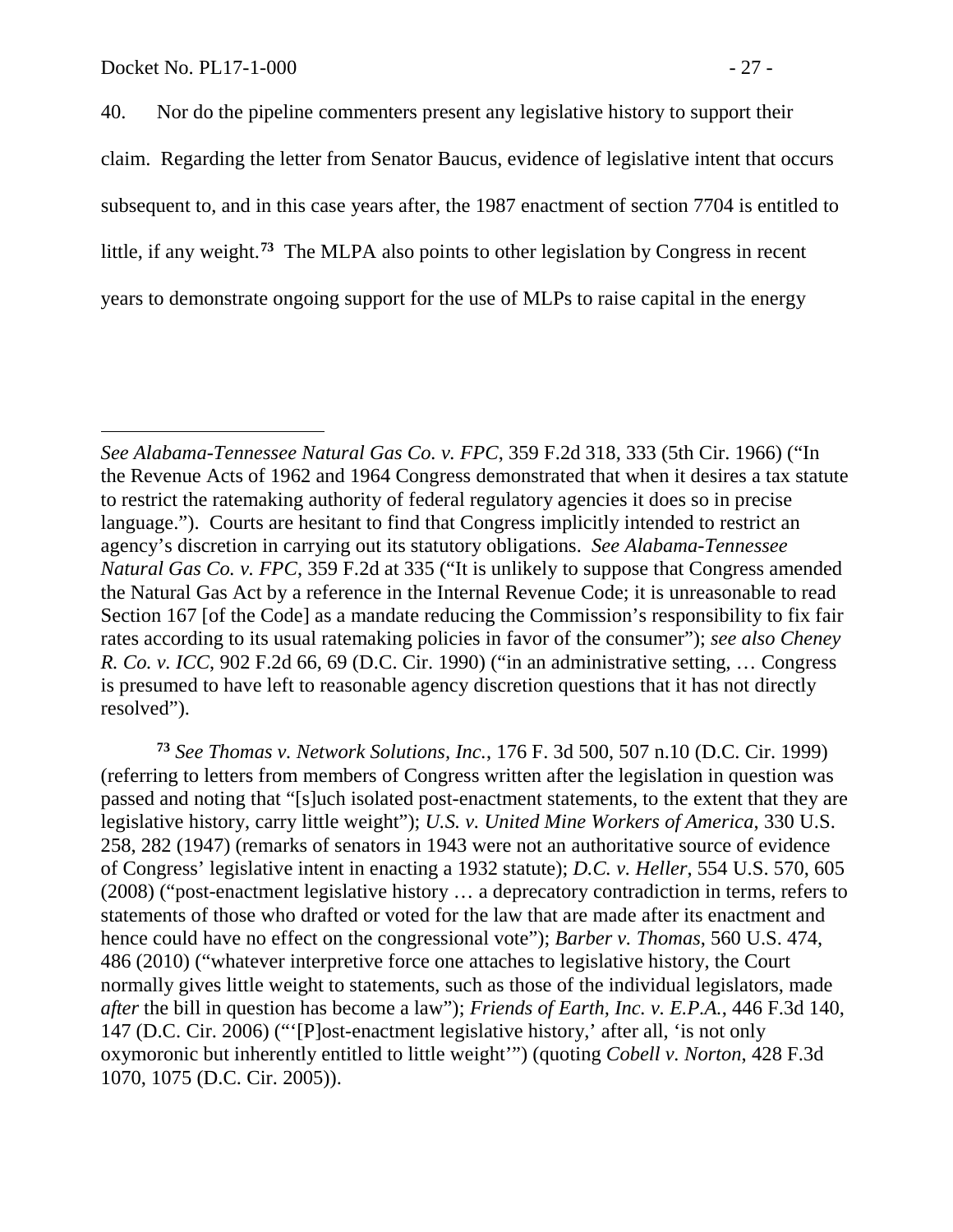sector. These statutes do not include any specific provisions related to MLP pipeline rate treatment.**[74](#page-29-0)**

41. In conclusion, removing the income tax allowance will not eviscerate the preferential tax treatment that Congress gave entities engaged in natural resource activities**[75](#page-29-1)** by permitting them to operate as publicly-traded partnerships with pass-through taxation, including the ability to reach a broader base of investors and defer certain tax obligations.**[76](#page-29-2)** Even in the absence of an income tax allowance, the energy sector will benefit from the MLP business form by enabling MLP-owned pipelines to provide lower tariff rates to shippers, including those engaged in production, marketing and refining.

### **b. Preserving the Income Tax Allowance for MLP Pipelines Does Not Create Parity**

42. Pipeline commenters claim that removing the income tax allowance would put MLP

pipelines at a competitive disadvantage relative to corporate pipelines. **[77](#page-29-3)**

<span id="page-29-2"></span>**<sup>76</sup>** Pipeline commenters explain that the MLP structure permits risk sharing by combining pass-through taxation and publicly-traded units which allows MLPs to reach a broader base of investors and facilitates raising capital for infrastructure projects. AOPL Initial Comments at 6, 39, 13; MLPA Initial Comments at 2-3.

<span id="page-29-3"></span>**<sup>77</sup>** AOPL Initial Comments at 43; INGAA Initial Comments at 7, 15; MLPA Initial Comments at 15.

<span id="page-29-0"></span>**<sup>74</sup>** *See* MLPA Initial Comments at 4 (citing the American Jobs Creation Act, Emergency Economic Stabilization Act of 2008, and the Tax Reform Act of 2014).

<span id="page-29-1"></span>**<sup>75</sup>** An MLP must receive at least 90 percent of its income from certain qualifying sources including "the exploration, development, mining or production, processing, refining, transportation (including pipelines transporting gas, oil, or products thereof), or the marketing of any mineral or natural resource (including fertilizer, geothermal energy, and timber), industrial source carbon dioxide, or the transportation or storage of [certain fuels]." 26 U.S.C. 7704.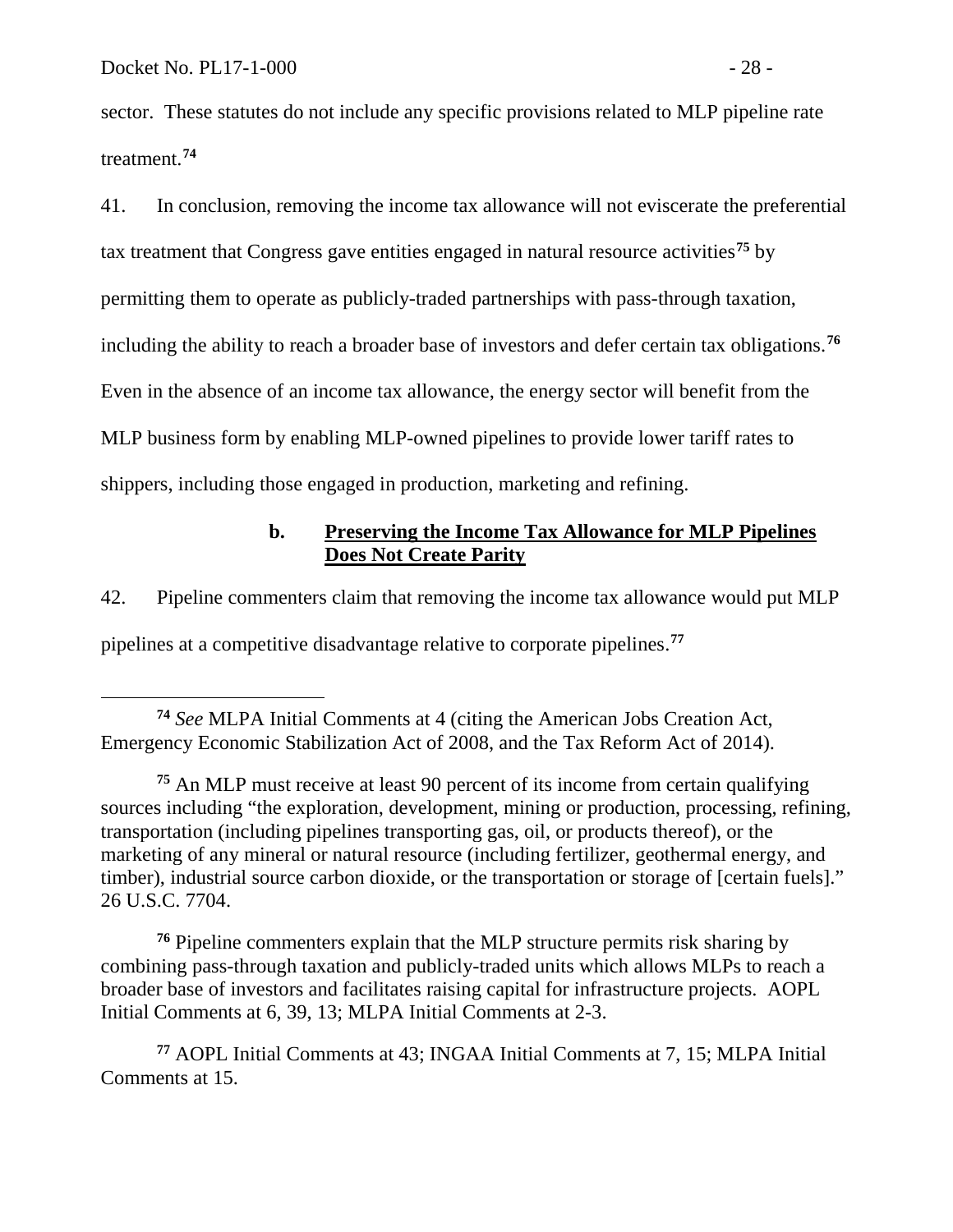43. The court in *United Airlines* reached the opposite conclusion. The court determined that granting MLP pipelines an income tax allowance results in inequitable returns for partners as compared to corporate shareholders because this policy allows partnership pipelines, unlike corporate pipelines, to recover their income tax costs twice.**[78](#page-30-0)** Therefore, removal of the income tax allowance for MLP pipelines restores parity between MLPs and corporations by ensuring that a pipeline recovers its income tax costs only once regardless of business form.**[79](#page-30-1)**

### **c. Preserving the Income Tax Allowance Is Not Necessary for Pipelines To Attract Capital**

44. Pipelines claim that removal of the income tax allowance for MLPs will deny pipelines adequate recovery under *Hope* and deter investment.**[80](#page-30-2)** This is not the case. Notwithstanding the absence of an income tax allowance, MLP pipelines will continue to recover their costs and a reasonable return for investors. *United Airlines* and the Remand Order merely deny MLP pipelines the double recovery of their income tax costs.

**<sup>78</sup>** *United Airlines*, 827 F.3d at 136.

<span id="page-30-0"></span> $\overline{a}$ 

<span id="page-30-1"></span>**<sup>79</sup>** While comments have presented hypotheticals in an attempt to show that MLPs require such a double recovery, they suffer from the same defects as the pipelines' other arguments. For instance, while SFPP attempts to include a hypothetical showing that an income tax allowance is necessary to equalize returns, this hypothetical depends upon the faulty investor gross-up theory discussed above. *See* SFPP Initial Comments, Vander Weide Affidavit at 12 (Table 2, Lines 11-15, showing the before-tax DCF ROE and investor's pre-tax return equaling the investor's after-tax return).

<span id="page-30-2"></span>**<sup>80</sup>** INGAA Initial Comments at 27-28; AOPL Initial Comments at 7, 35-37.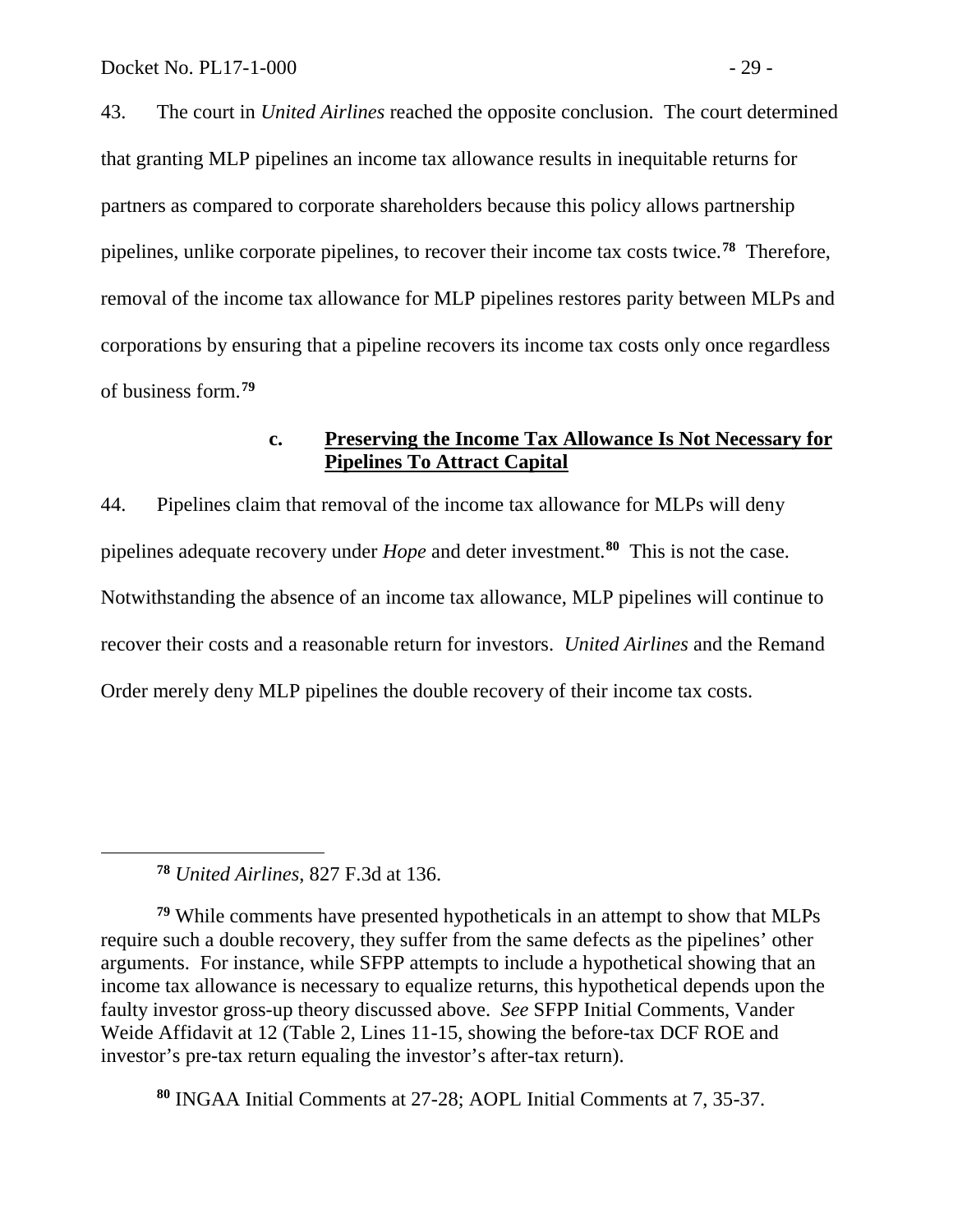### **B. Conclusion**

45. As discussed above, the Commission finds that granting an MLP an income tax allowance results in an impermissible double recovery. This Revised Policy Statement does not address other, non-MLP partnership or other pass-through business forms.**[81](#page-31-0)** While any such entity claiming an income tax allowance will need to address the concerns raised by the court in *United Airlines*, the Commission will address income tax allowance issues involving non-MLP partnership forms in subsequent proceedings.

46. This Revised Policy Statement will affect both oil and natural gas MLP pipelines on a going-forward basis.Some late-filed comments proposed that the Commission take immediate action to require natural gas and oil pipelines to reduce rates to reflect the Tax Cuts and Jobs Act. As noted above, the Commission is concurrently issuing a Notice of Proposed Rulemaking that addresses the effects upon interstate natural gas pipeline rates of the post-*United Airlines'* policy changes and the Tax Cuts and Jobs Act of 2017.**[82](#page-31-1)** While the Commission is not taking similar industry-wide action regarding oil pipeline rates, these issues will be addressed in due course. When oil pipelines file Form No. 6, page 700 on

<span id="page-31-1"></span>**<sup>82</sup>** *See* Docket No. RM18-11-000.

 $\overline{a}$ 

<span id="page-31-0"></span>**<sup>81</sup>** *See*, *e.g.*, Initial Comments of the United Airlines Petitioners and Allied Shippers at 14 ("A generic proceeding is not well-suited to addressing the wide array of possible organizational forms and their respective tax implications. The better approach would be to examine the appropriate tax allowance treatment on a case-by-case basis in adjudicatory proceedings in which various business structures and their consequences can be examined in detail on an individual, case-specific basis."); Liquids Shipper Group Initial Comments at 7 ("To the extent there may be individual and complex pipeline ownership structures that include both partnerships and corporations, the application of the FERC's policy can be determined on a case-by-case basis, addressing those unique circumstances.").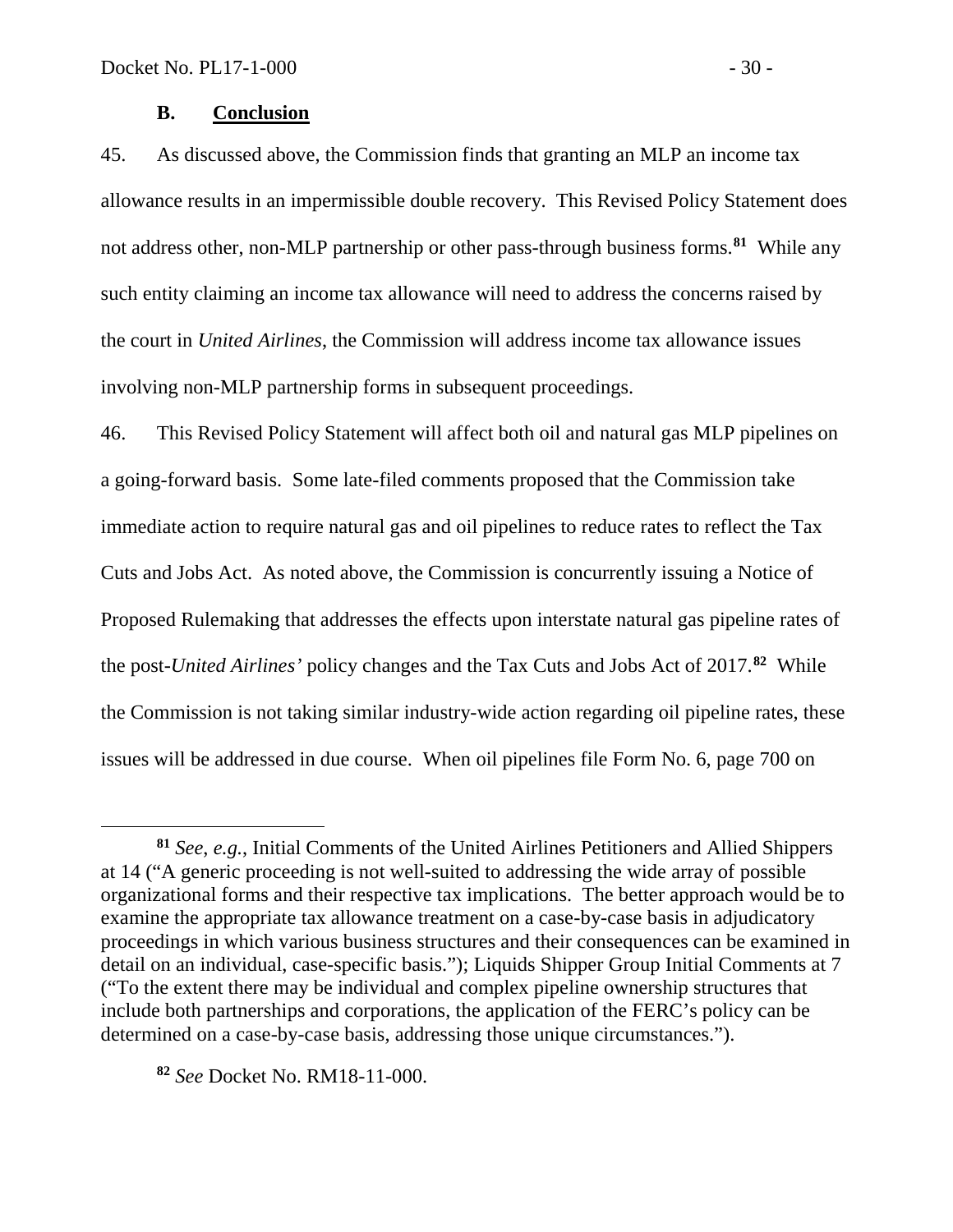April 18, 2018, they must report an income tax allowance consistent with *United Airlines*  and the Commission's subsequent holdings denying an MLP an income tax allowance.**[83](#page-32-0)** Based upon page 700 data, the Commission will incorporate the effects of the post-*United Airlines'* policy changes (as well as the Tax Cuts and Jobs Act of 2017)**[84](#page-32-1)** on industry-wide oil pipeline costs in the 2020 five-year review of the oil pipeline index level.**[85](#page-32-2)** In this way the Commission will ensure that the industry-wide reduced costs are incorporated on an industry-wide basis as part of the index review. To the extent the Commission issues subsequent orders affecting the income tax policy for other partnership or pass-through business forms, oil pipelines should similarly reflect those policy changes on Form No. 6, page 700.

<span id="page-32-0"></span>**<sup>83</sup>** Due to these findings that including an income tax allowance in the cost of service leads to a double-recovery, there is no basis for an MLP pipeline to claim an income tax allowance in the summary Form No. 6, page 700 cost of service for the 2016 or 2017 data listed in the April 18, 2018 filing.

<span id="page-32-1"></span>**<sup>84</sup>** The Tax Cuts and Jobs Act changed oil pipeline tax costs effective January 1, 2018, and the resulting reduction to tax costs should be reflected in the tax allowance (page 700, lines 8 and 8a) in the 2018 data reported in Form No. 6, page 700, to be filed on April 18, 2019.

<span id="page-32-2"></span>**<sup>85</sup>** The overwhelming majority of oil pipelines set their rates using indexing, not cost-of-service ratemaking using an oil pipeline's particular costs. Under indexing, oil pipelines may adjust their rates annually, so long as those rates remain at or below the applicable ceiling levels. The ceiling levels change every July 1 based on an index that tracks industry-wide cost changes. 18 CFR § 342.3. Currently, the index level is based upon the Producer's Price Index for Finished Goods plus 1.23. The index will be reassessed in 2020 based upon industry-wide oil pipeline cost changes between 2014 and 2019. *E.g. Five-Year Review of the Oil Pipeline Index*, 153 FERC ¶ 61,312 (2015) *aff'd, Assoc. of Oil Pipe Lines v. FERC*, 876 F.3d 336 (D.C. Cir. 2017). The industry-wide data filed in the latter years of the 2014-2019 period should reflect the Commission's post-*United Airlines* policy changes as well as the Tax Cuts and Jobs Act.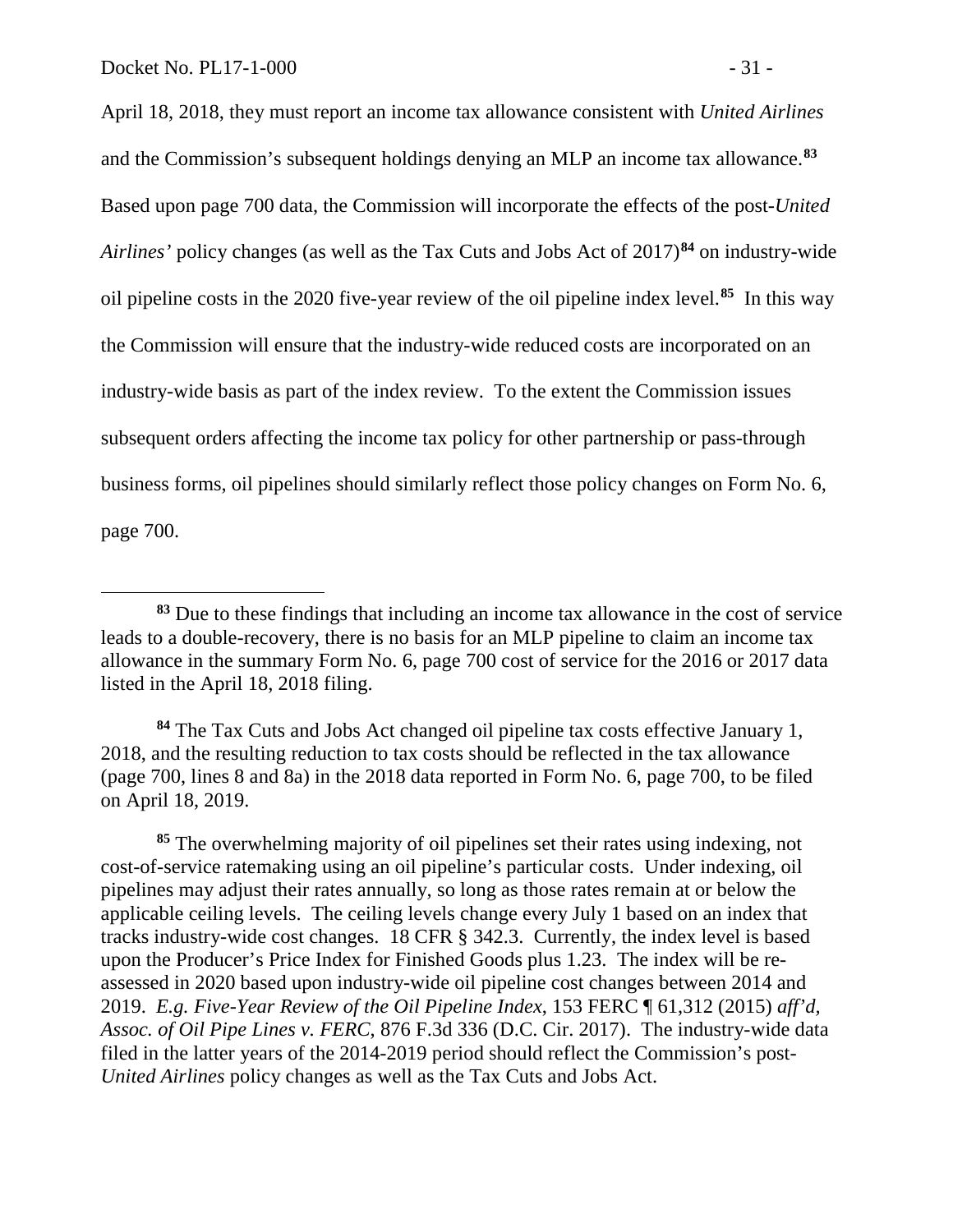47. In addition, the Commission emphasizes that the post-*United Airlines'* policy changes (as well as the Tax Cuts and Jobs Act of 2017) will be reflected in initial oil and gas pipeline cost-of-service rates and cost-of-service rate changes on a going-forward basis under the Commission's existing ratemaking policies, **[86](#page-33-0)** including cost-of-service rate proceedings resulting from shipper-initiated complaints.

#### **III. Document Availability**

 $\overline{a}$ 

48. In addition to publishing the full text of this document in the Federal Register, the Commission provides all interested persons an opportunity to view and/or print the contents of this document via the Internet through FERC's Home Page (http://www.ferc.gov) and in FERC's Public Reference Room during normal business hours (8:30 a.m. to 5:00 p.m. Eastern time) at 888 First Street, NE, Room 2A, Washington, DC 20426.

49. From FERC's Home Page on the Internet, this information is available on eLibrary. The full text of this document is available on eLibrary in PDF and Microsoft Word format for viewing, printing, and/or downloading. To access this document in eLibrary, type the docket number excluding the last three digits of this document in the docket number field. 50. User assistance is available for eLibrary and the FERC's website during normal business hours from FERC Online Support at 202-502-6652 (toll free at 1-866-208-3676) or email at ferconlinesupport@ferc.gov, or the Public Reference Room at (202) 502-8371, TTY (202) 502-8659. E-mail the Public Reference Room at public.referenceroom@ferc.gov.

<span id="page-33-0"></span>**<sup>86</sup>** *See*, *e.g.*, 18 C.F.R. §§ 154.312(m), 154.313(e)(13), 384.123; 342.2, 342.4(a); 18 C.F.R. pt. 346.